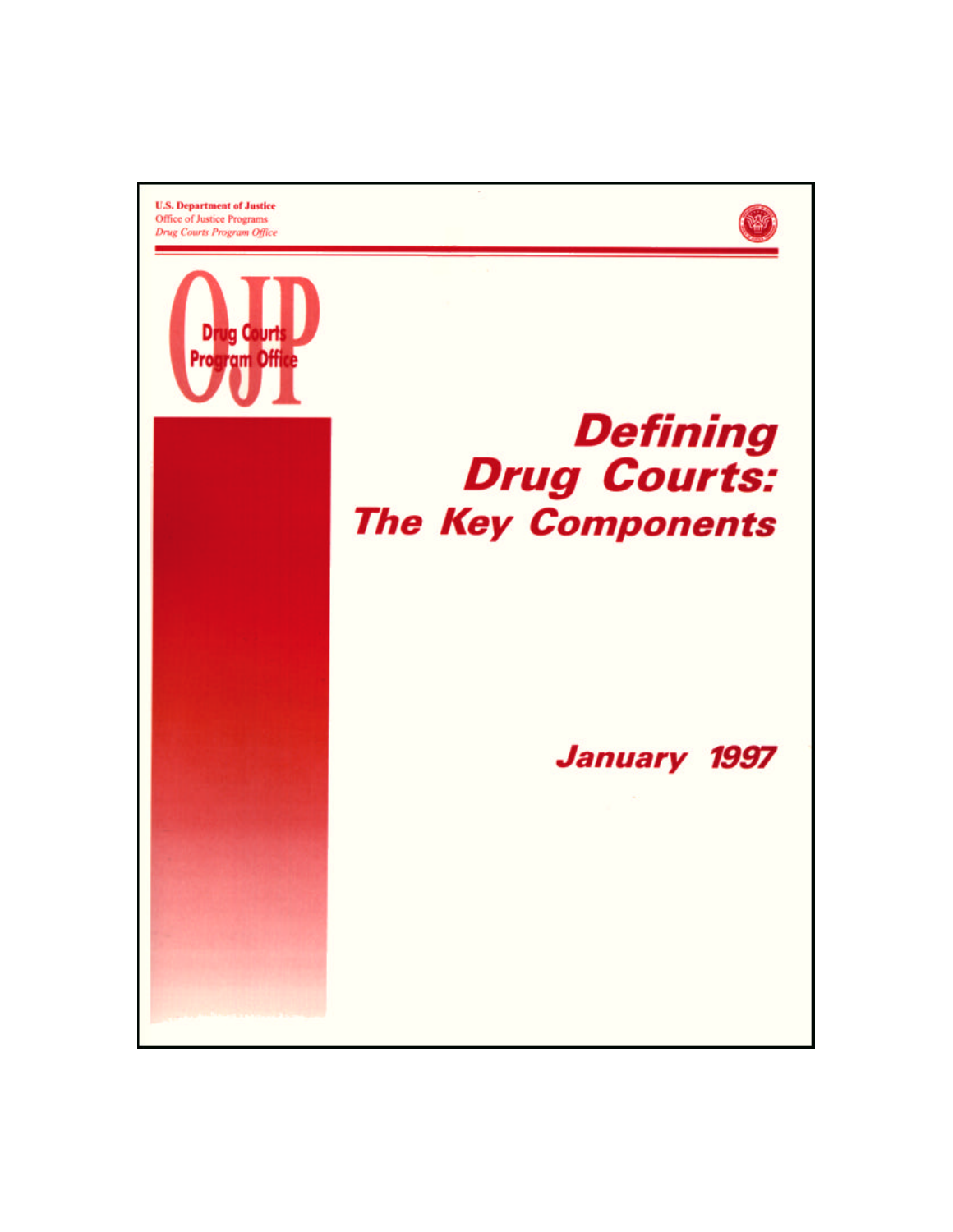# Defining Drug Courts: The Key Components

January 1997

The National Association of Drug Court Professionals

Drug Court Standards Committee

**This project is supported by Grant No. 96-DC-MX-K001, awarded by the Drug Courts Program Office, Office of Justice Programs, U.S. Department of Justice. Points of view in this document are those of the authors and do not necessarily represent the official positions or policies of the U.S. Department of Justice.**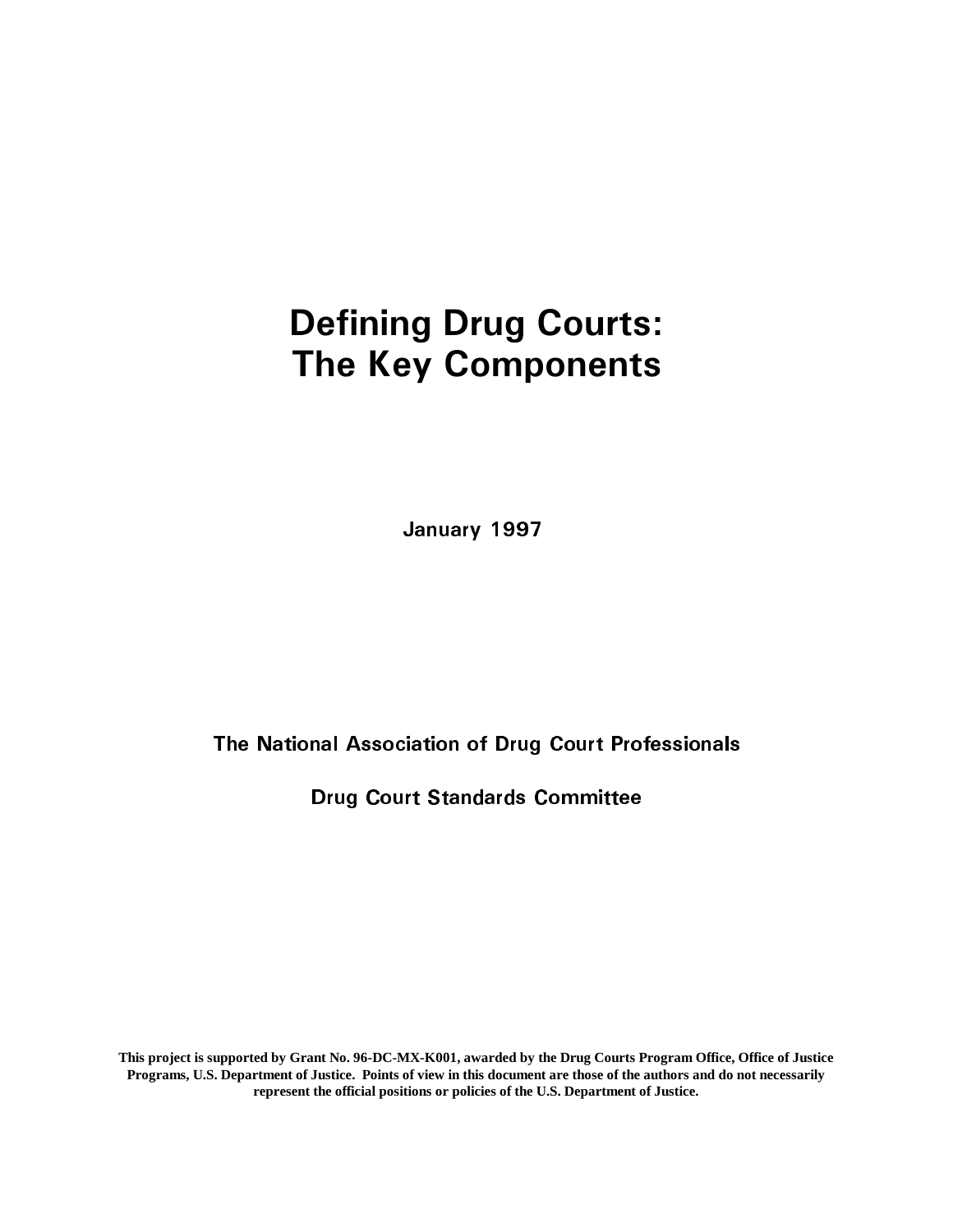# **Contents**

| <b>Preface</b>                                                                  |
|---------------------------------------------------------------------------------|
| <b>Introduction</b>                                                             |
| Key Component #1: Drug courts integrate alcohol and other drug treatment        |
| Key Component #2: Using a nonadversarial approach, prosecution and defense      |
| Key Component #3: Eligible participants are identified early and promptly       |
| <b>Key Component #4:</b> Drug courts provide access to a continuum of alcohol,  |
| Key Component #5: Abstinence is monitored by frequent alcohol and other         |
| <b>Key Component #6:</b> A coordinated strategy governs drug court responses to |
| <b>Key Component #7:</b> Ongoing judicial interaction with each drug court      |
| <b>Key Component #8:</b> Monitoring and evaluation measure the achievement      |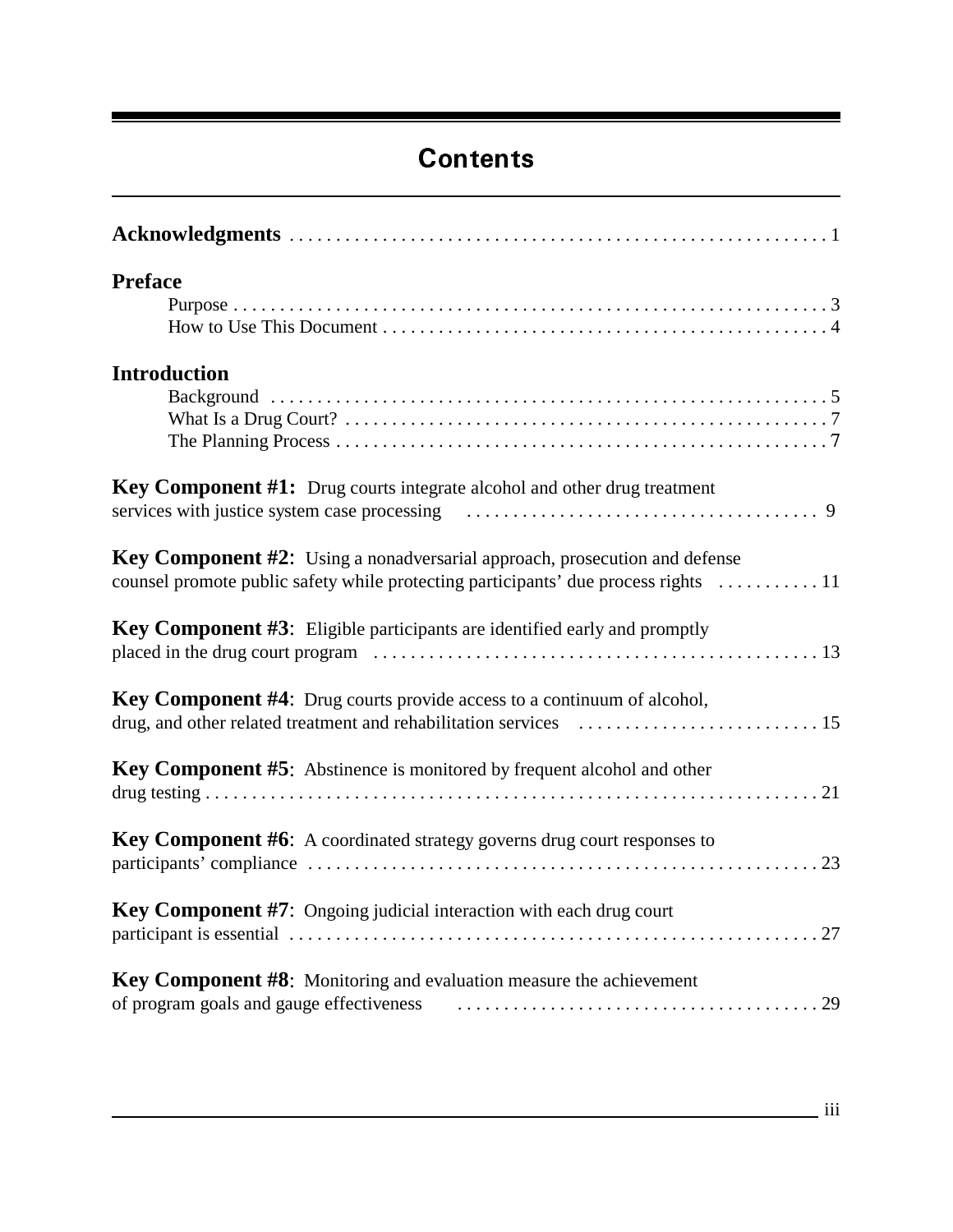| <b>Key Component #9:</b> Continuing interdisciplinary education promotes effective                                                                                      |  |
|-------------------------------------------------------------------------------------------------------------------------------------------------------------------------|--|
|                                                                                                                                                                         |  |
| <b>Key Component #10:</b> Forging partnerships among drug courts, public agencies,<br>and community-based organizations generates local support and enhances drug court |  |
|                                                                                                                                                                         |  |
|                                                                                                                                                                         |  |
|                                                                                                                                                                         |  |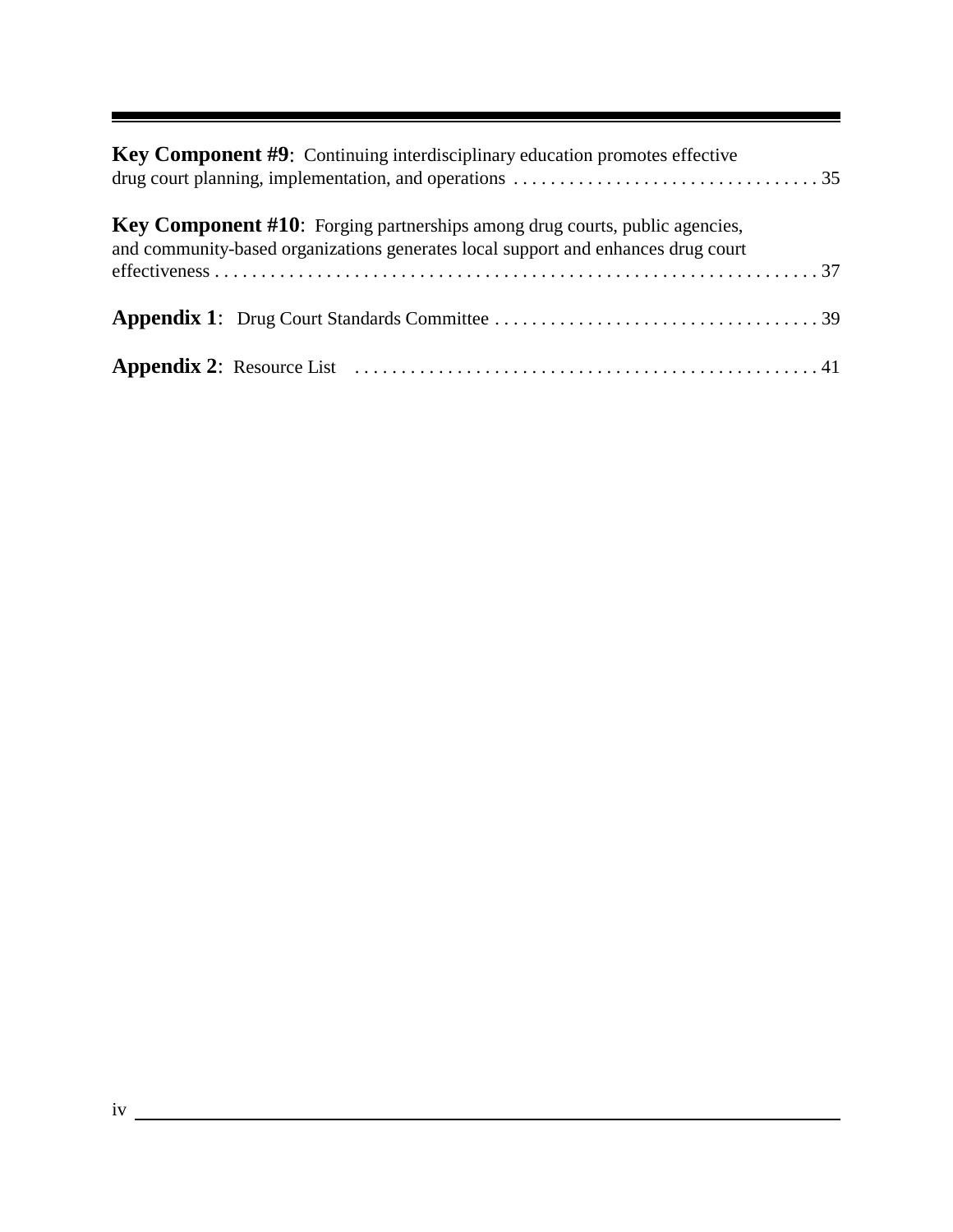# Acknowledgments

Appreciation is extended to the many individuals who took the time to offer comments and suggestions on the field review draft. Every suggestion was considered and most were incorporated, improving the document and making it truly reflect the drug court field's best thinking.

The Drug Court Standards Committee members donated their time and attention to this task, receiving no compensation except our deep gratitude for an excellent job. Special thanks are extended to the committee's chairman, Judge Bill Meyer of the Denver Drug Court, whose vision, enthusiasm, and good humor provided direction and momentum to the project.

The staff of the National Association of Drug Court Professionals and their consultant, Jody Forman, are commended for convening the committee and providing effective and expert support.

The production of this document was a joint effort of a dedicated group of drug court professionals and the Drug Courts Program Office, Office of Justice Programs, U.S. Department of Justice. It is my hope that this process and result will be the model for many successful cooperative projects.

> Marilyn McCoy Roberts *Director*, Drug Courts Program Office Office of Justice Programs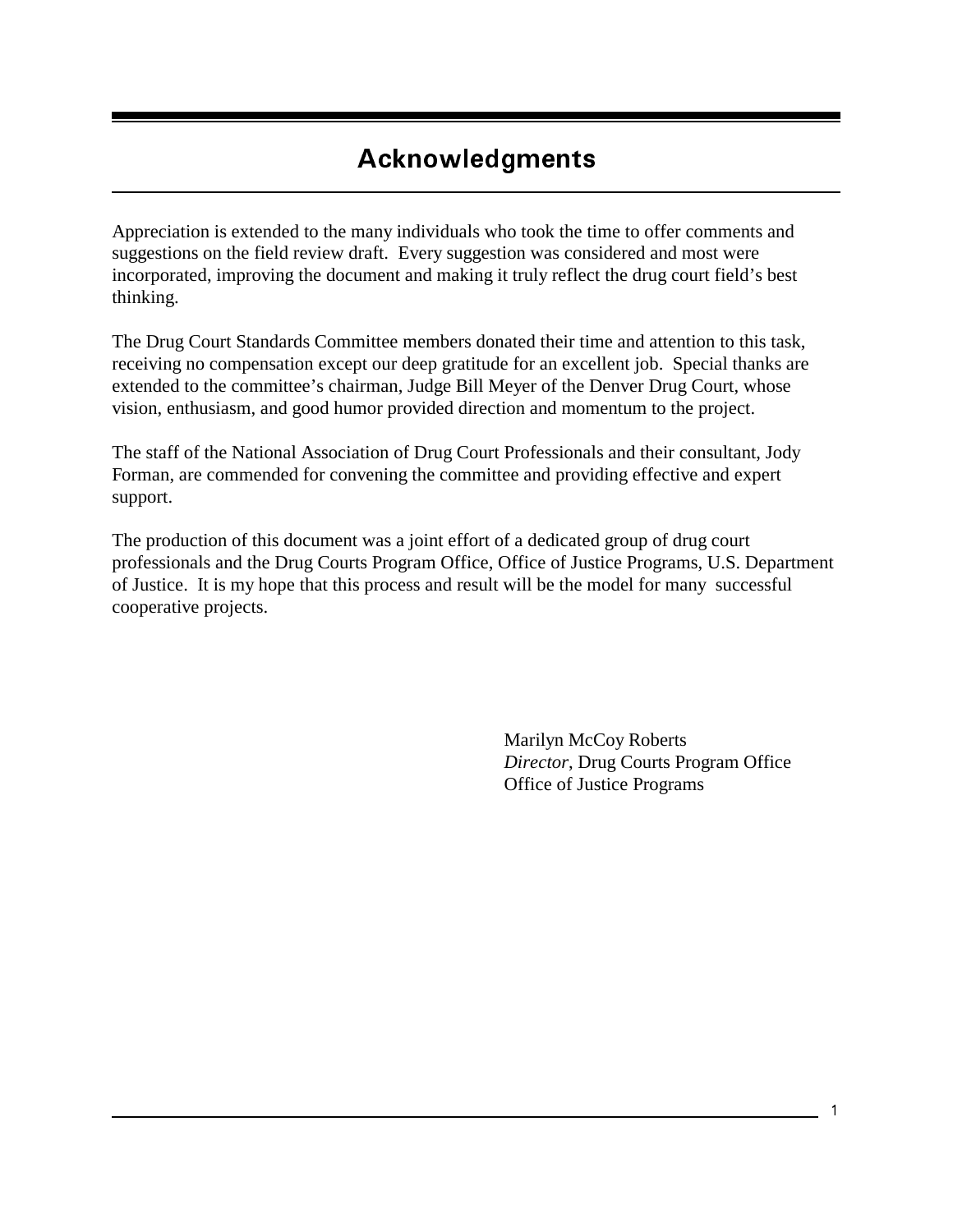### Preface

### **Purpose**

*Defining Drug Courts: The Key Components* was produced by a diverse group of drug court practitioners and other experts from across the country, brought together by the National Association of Drug Court Professionals. The committee includes representatives from courts, prosecution, public defense, treatment, pretrial services, case management, probation, court administration, and academia and others with drug court experience. (See appendix 1.)

The committee intends for the benchmarks presented in this publication to be inspirational, describing the very best practices, designs, and operations of drug courts for adults with alcohol and other drug problems. The committee recognizes that juveniles present different legal, social, educational, and treatment issues. Although the document may be useful in developing a juvenile drug court, its focus is on adults. The committee also acknowledges that local resources, political, and operational issues will not permit every local adult drug court to adopt all aspects of the guidelines.

The benchmarks offered here are not intended as a certification or regulatory checklist because the field is still too new to codify policies, procedures, and operations. Because drug courts are evolving, the committee decided that the field would benefit most from general, practical guidance on how to get established, what to consider, whom to include, and how to proceed. The benchmarks are meant to serve as a practical, yet flexible framework for developing effective drug courts in vastly different jurisdictions and to provide a structure for conducting research and evaluation for program accountability.

With over 200 drug courts in the United States, examples could be cited for almost every concept in this document. It was a difficult decision, but the committee decided that citing examples would make the document too large and its organization unwieldy. Also, since the examples would describe current drug court operations in a developing field, the material would be time sensitive and would render the document dated almost as soon as it was published.

In such a new field, the best practices of today will, doubtless, change tomorrow. For this reason, a resource list is privided in appendix 2. This document should be considered a starting point in the process of compiling the knowledge and experiences of others on how to best design and implement drug courts.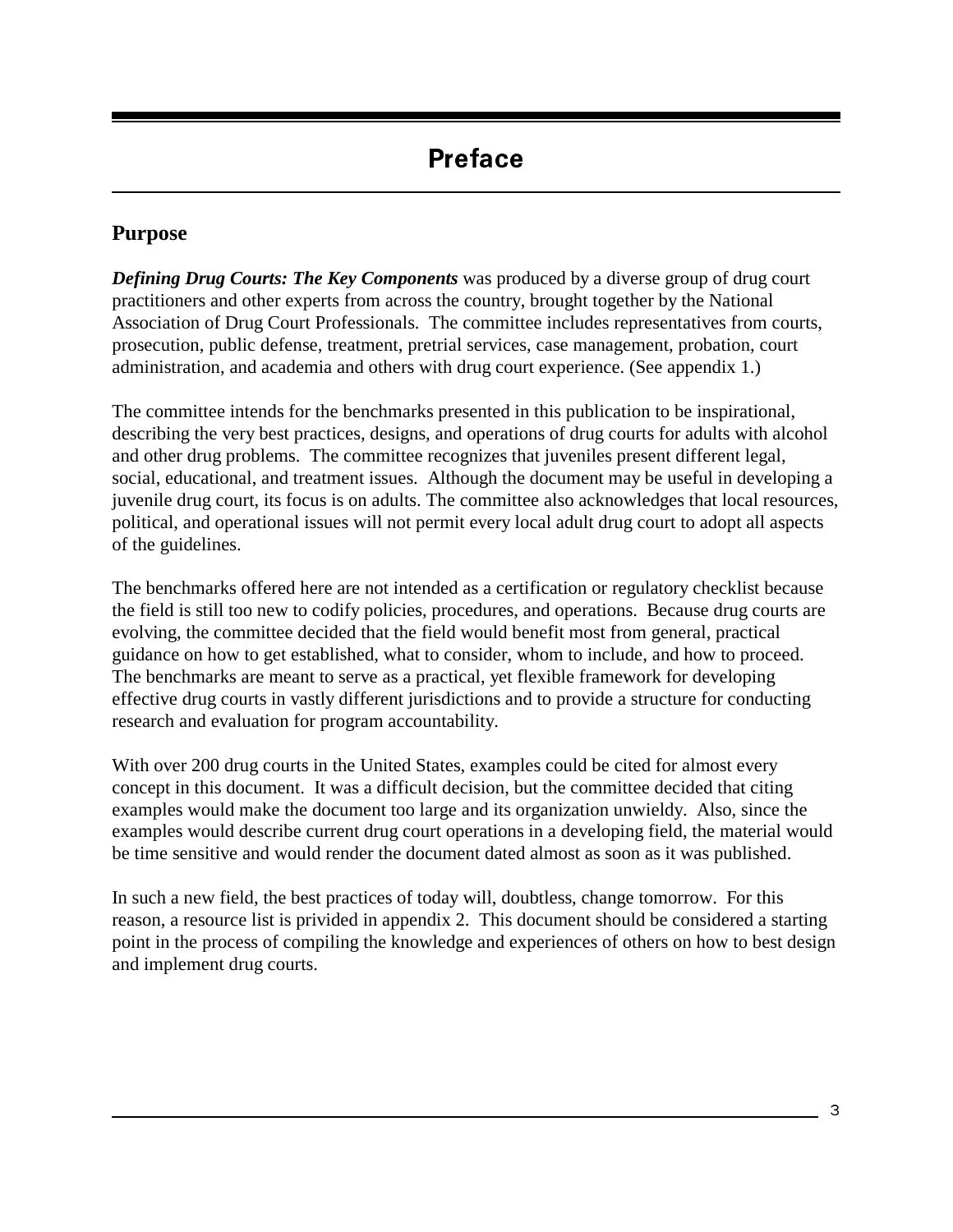#### **How to Use This Document**

Over 200 drug courts coordinate treatment delivery with judicial oversight; these are considered bona fide drug courts. Many other programs named "drug courts" have sprung up across the country in the past several years in response to expanding court dockets, clogged with drug—related offenses. They may look similar, but they may not provide the orientation toward treatment and judicial supervision described in this document. Some programs focus on expediting case processing. Others try to intervene before trial but do not use judicial oversight, immediate treatment intervention, or alcohol and drug testing. Adherence to the key components and benchmarks detailed here distinguish treatment-based, multidiscipline, fullrange drug courts from other programs.

This document is organized around 10 key components, which describe the basic elements that define drug courts. The purpose of each key component is explained, followed by several performance benchmarks that give guidance for implementing each key component.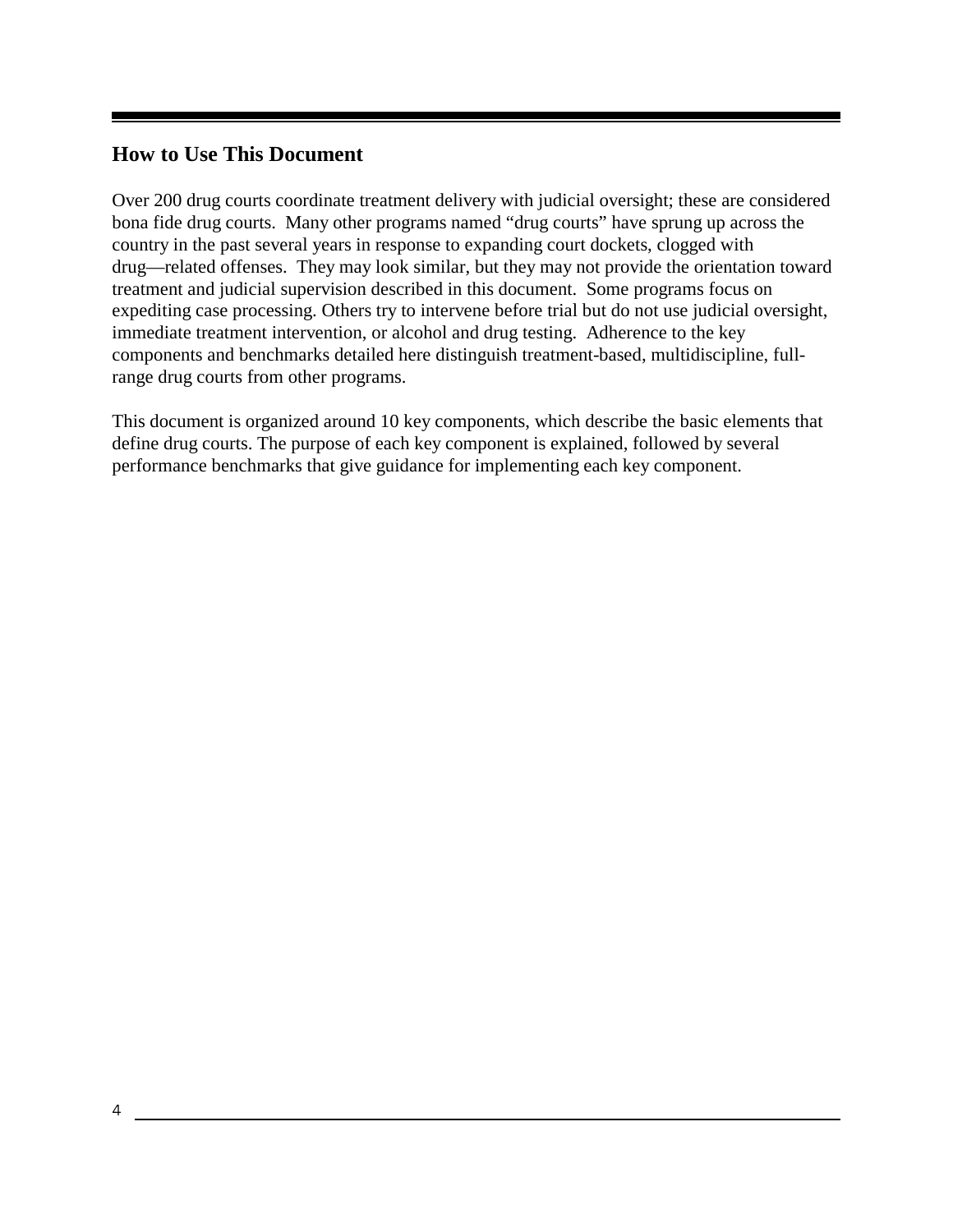### Introduction

*Insanity is doing the same thing over and over again and expecting different results.* Anonymous

### **Background**

For several decades, drug use has shaped the criminal justice system. Drug and drug-related offenses are the most common crime in nearly every community.<sup>1</sup> Drug offenders move through the criminal justice system in a predictable pattern: arrest, prosecution, conviction, incarceration, release. In a few days, weeks, or months, the same person may be picked up on a new charge and the process begins again.

The segment of society using drugs between 1950 and 1970 expanded with the crack cocaine epidemic of the mid-1980's, and the number of drug arrests skyrocketed.<sup>2</sup> Early efforts to stem the tide only complicated the situation. Initial legislation redefined criminal codes and escalated penalties for drug possession and sales. These actions did little to curtail the illicit use of drugs and alcohol. As law enforcers redoubled their efforts, America's prisons were filled,<sup>3</sup> compromising Federal and State correction systems' abilities to house violent and career felons. 4 Some States scrambled to "build out" of the problem, spending hundreds of millions of dollars on new prisons, only to find that they could not afford to operate or maintain them.<sup>5</sup>

Other jurisdictions, encouraged and supported by the Federal Government, developed Expedited Drug Case Management systems and were the first to adopt the term "drug court." These early efforts sped up drug case processing by reducing the time between arrest and conviction. Existing resources were used more efficiently, and serious drug trafficking cases were processed more rapidly. However, these efforts did little to address the problems of habitual drug use and simply sped up the revolving door from court to jails and prisons and back again.

As offenders flooded the criminal justice system, many were not identified as having problems

<sup>&</sup>lt;sup>1</sup>Drug Strategies, <u>Keeping Score 1996: What are we getting for our federal drug control dollars</u>. pp. 9–10, Washington, DC: Drug Strategies,1996.

 $^{2}$ Drugs, Crime and the Criminal Justice System: A National Report. (NCJ133652), Washington, DC: U.S. Department of Justice, Bureau of Justice Statistics, 1992. pp. 26, 61.

 $\rm\frac{3}$ Drugs and Crime Facts 1994. (NCJ154053). Washington, DC: U.S. Department of Justice, Bureau of Justice Statistics, 1995.

<sup>&</sup>lt;sup>4</sup>National Drug Control Strategy: Reclaiming Our Communities From Drugs and Violence. Washington, DC: The White House, February 1994.

Currie, E. Reckoning. New York: Hill & Wang,1995 p.15.

<sup>&</sup>lt;sup>5</sup>National Directory of Corrections Construction, 1993 Supplement. (NCJ142525). Washington, DC: U.S.

Department of Justice, Office of Justice Programs, National Institute of Justice and the Bureau of Justice Assistance, July 1993. Currie, p.151.-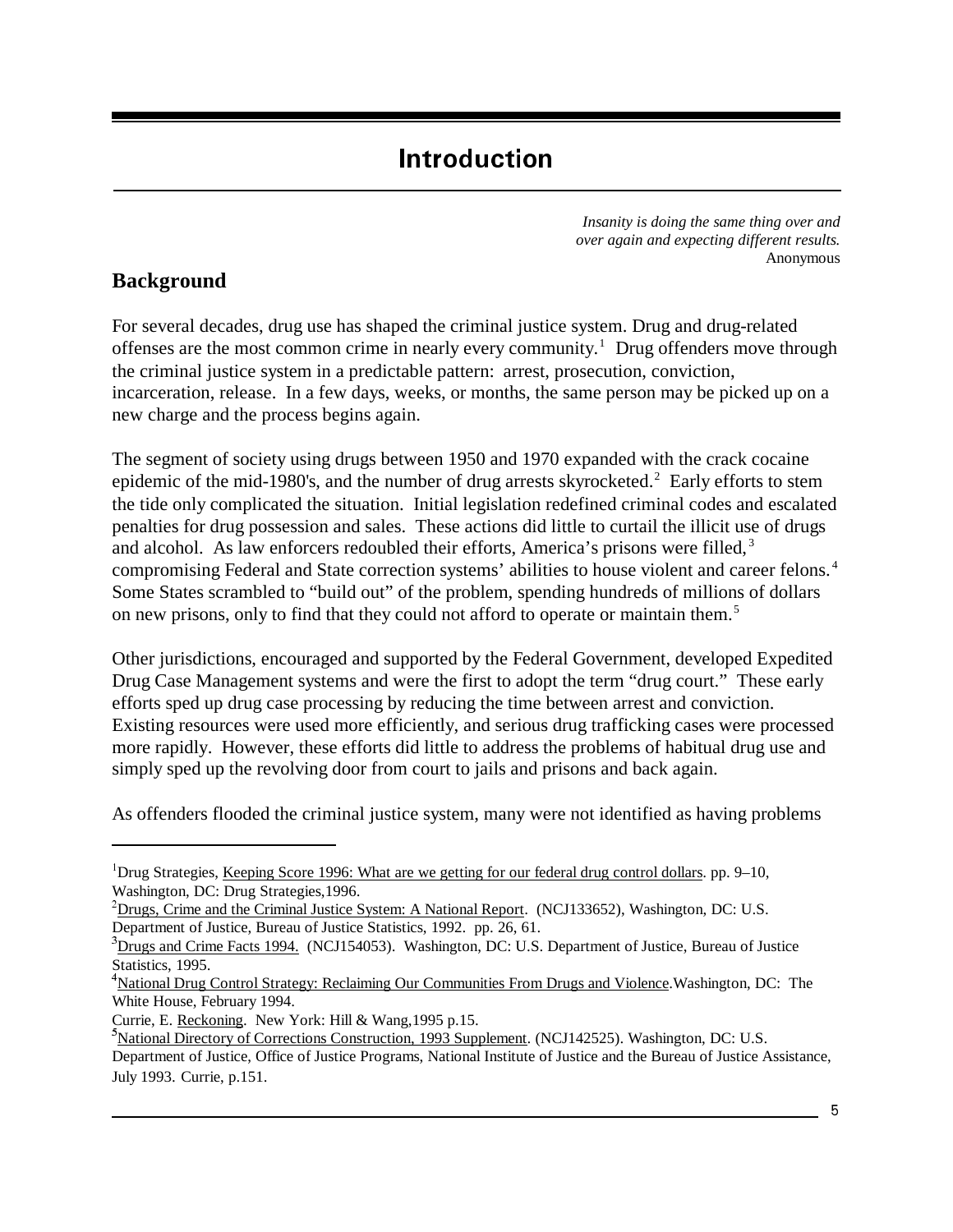with alcohol and other drugs or were released to the community without referral to treatment. When they were identified, attempts by judges to refer them to treatment often yielded meager gains, either because the few alcohol and other drug (AOD) abuse treatment programs were full and waiting lists were long or because cooperative working relationships between criminal justice agencies and AOD treatment providers were inadequate or nonexistent. In addition, the majority of drug abusers ordered by judges to participate in treatment did not remain involved in the process long enough to develop behaviors and skills for long-term abstinence.

The traditional adversarial system of justice, designed to resolve legal disputes, is ineffective at addressing AOD abuse. Moreover, many features of the court system actually contribute to AOD abuse instead of curbing it: Traditional defense counsel functions and court procedures often reinforce the offender's denial of an AOD problem. The offender may not be assessed for AOD use until months after arrest, if at all. Moreover, the criminal justice system is often an unwitting enabler of continuing drug use because few immediate consequences for continued AOD use are imposed. When referrals to treatment are made, they can occur months or years after the offense and there is little or no inducement to complete the program.

In response, a few forward-thinking and innovative jurisdictions began to reexamine the relationship between criminal justice processing and AOD treatment services. Several commonsense improvements sprang up spontaneously throughout the Nation. It became increasingly apparent that treatment providers and criminal justice practitioners shared common goals: stopping the illicit use and abuse of all addictive substances and curtailing related criminal activity. Each system possessed unique capabilities and resources that could complement the other and enhance the effectiveness of both if combined in partnership. Thus, the concept of treatment-oriented drug courts was born.

Drug courts were first implemented in the late 1980's, but they did not develop in a vacuum. They are an outgrowth of the continuing development of community-based team-oriented approaches that have their roots in innovative programs developed by pretrial, probation, and parole agencies, as well as treatment-based partnerships such as TASC (Treatment Alternative to Street Crime) and law enforcement innovations such as community policing programs.

Nor are drug courts the culmination or focal point of this evolution in community-based court programs. "Community courts," encouraged by the success of drug courts, have emerged over the past several years to include domestic violence courts, DUI (driving under the influence) courts, juvenile and family drug courts, neighborhood courts, and even "deadbeat dad" courts. These courts are designed to reflect community concerns and priorities, access community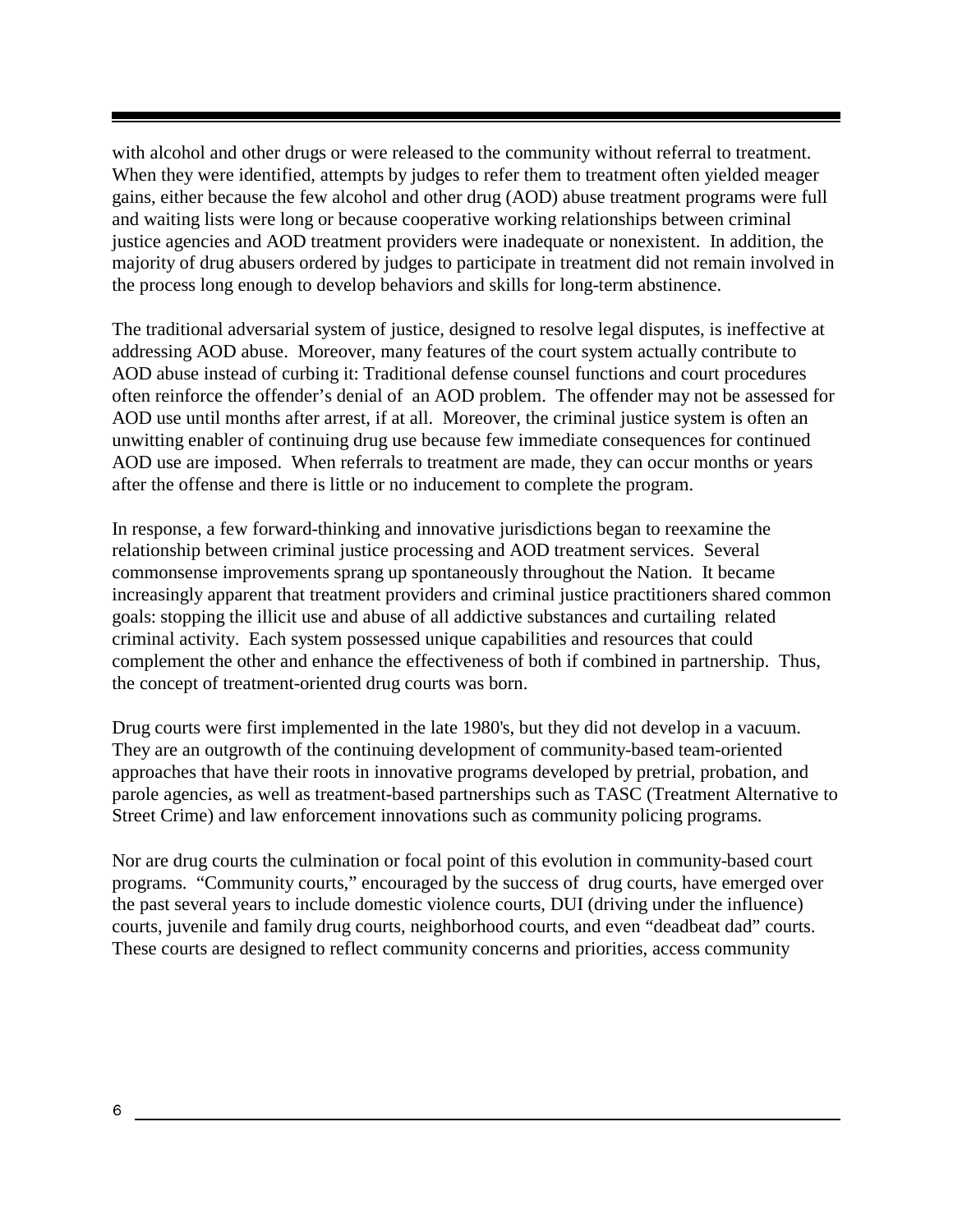resources, include community organizations in policymaking decisions, and seek general community participation and support.

Drug courts and other new and innovative community-based court programs making up the community court field are, in turn, part of the "community justice" field. Along with community policing, community prosecution, and community corrections, these programs are evolving fast, gaining momentum, and spreading across the country. As the community justice field evolves into the 21st century, so too will drug courts.

### **What Is a Drug Court?**

The mission of drug courts is to stop the abuse of alcohol and other drugs and related criminal activity. Drug courts offer a compelling choice for individuals whose criminal justice involvement stems from AOD use: participation in treatment. In exchange for successful completion of the treatment program, the court may dismiss the original charge, reduce or set aside a sentence, offer some lesser penalty, or offer a combination of these.

Drug courts transform the roles of both criminal justice practitioners and AOD treatment providers. The judge is the central figure in a team effort that focuses on sobriety and accountability as the primary goals. Because the judge takes on the role of trying to keep participants engaged in treatment, providers can effectively focus on developing a therapeutic relationship with the participant. In turn, treatment providers keep the court informed of each participant's progress so that rewards and sanctions can be provided.

Drug courts create an environment with clear and certain rules. The rules are definite, easy to understand, and most important, compliance is within the individual's control. The rules are based on the participant's performance and are measurable. For example, the participant either appears in court or does not, attends treatment sessions or does not; the drug tests reveal drug use or abstinence. The participant's performance is immediately and directly communicated to the judge, who rewards progress or penalizes noncompliance. A drug court establishes an environment that the participant can understand—a system in which clear choices are presented and individuals are encouraged to take control of their own recovery.

### **The Planning Process**

Drug courts require a coordinated, systemic approach to the drug offender. Comprehensive and inclusive planning is critical. Planning begins with a vision of what will be achieved when the drug court succeeds. A mission statement evolves from this vision, giving rise to goals and objectives that create form and function. Clearly defined goals and objectives should be measurable and provide accountability for State and local funding agencies and policymakers who ultimately will ensure the continuation of the court.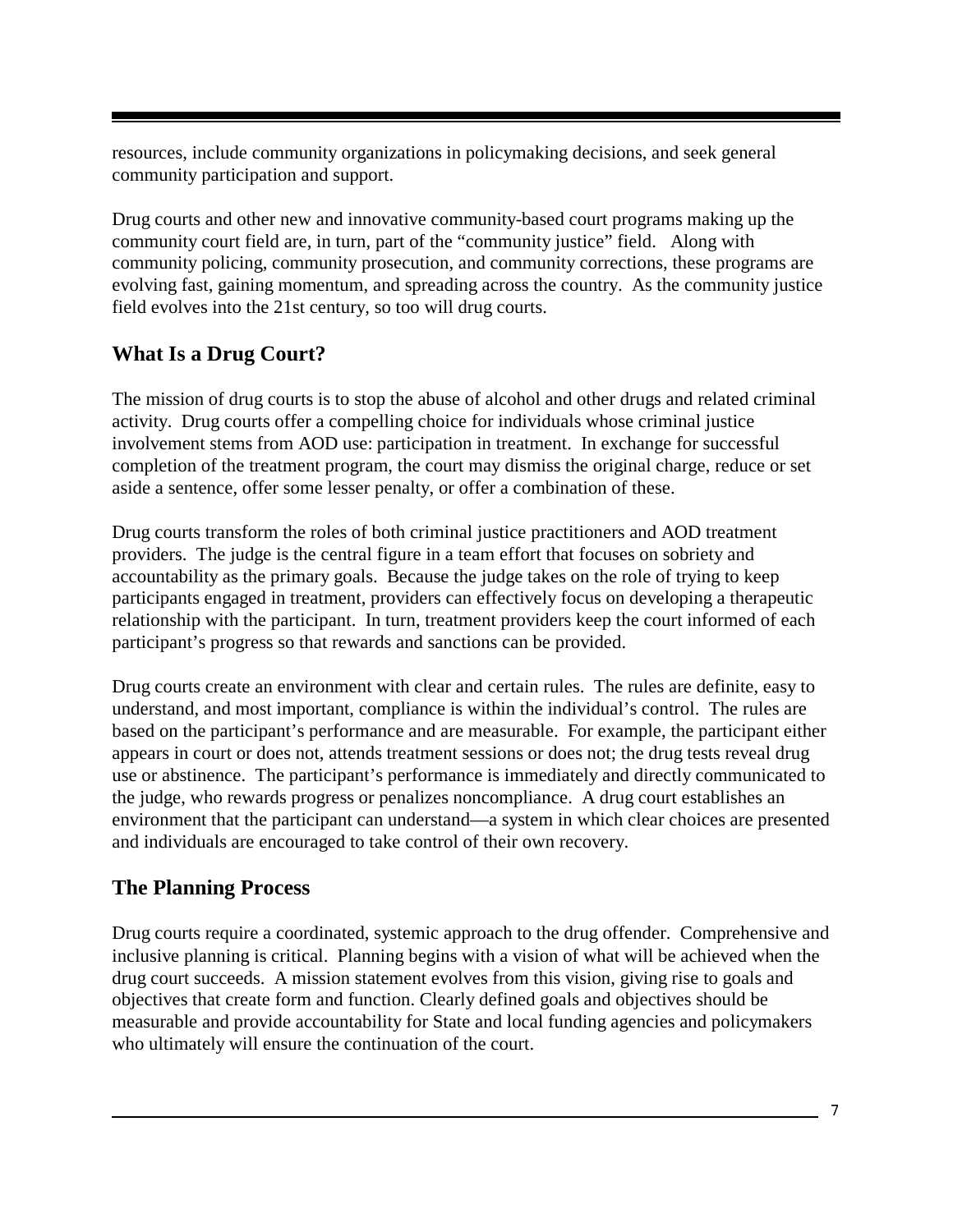Planning must be detailed, and thorough and must include as many perspectives as possible. A myriad of issues must be addressed, including offender identification and eligibility criteria; treatment methods, expectations, and support service availability; organizational coordination; formal policies and procedures; contractual and budgetary agreements; ongoing supervision; and process and outcome evaluation.

The judge, court administrator, clerk, prosecutor, defender, and other staff are particularly important to the planning process. The initial planning group should also include representatives from State and local treatment provider agencies, law enforcement, pretrial services, jails, probation services, and other community-based organizations. This core group develops a work plan addressing the operational, coordination, resource, information management, and evaluation needs of the program. The work plan should be specific, describing roles and responsibilities of each program component. For example, eligibility criteria, screening, and assessment procedures must be established. Both court and treatment case management procedures and information systems must be developed. Graduated responses to both participant compliance and noncompliance must be defined. Treatment requirements and expectations need to be understood and agreed to by the planning group.

Drug court programs should have the capacity to demonstrate tangible outcomes and cost—effectiveness. It is unlikely that drug courts will thrive without demonstrating reductions in AOD use, decreases in criminal behavior, and improvements in the employability and educational levels of participants.

As the planning process continues, additional challenges will arise. Once the drug court begins, what isn't working will quickly become apparent and must be adjusted or modified. Key personnel will change over time. Experience will bring growth and expansion. Mechanisms must already be in place to address these challenges.

Although the plan may never be perfect, the time allotted for planning should be sufficient to consider all of the critical issues, but short enough to implement while enthusiasm for the new endeavor is high.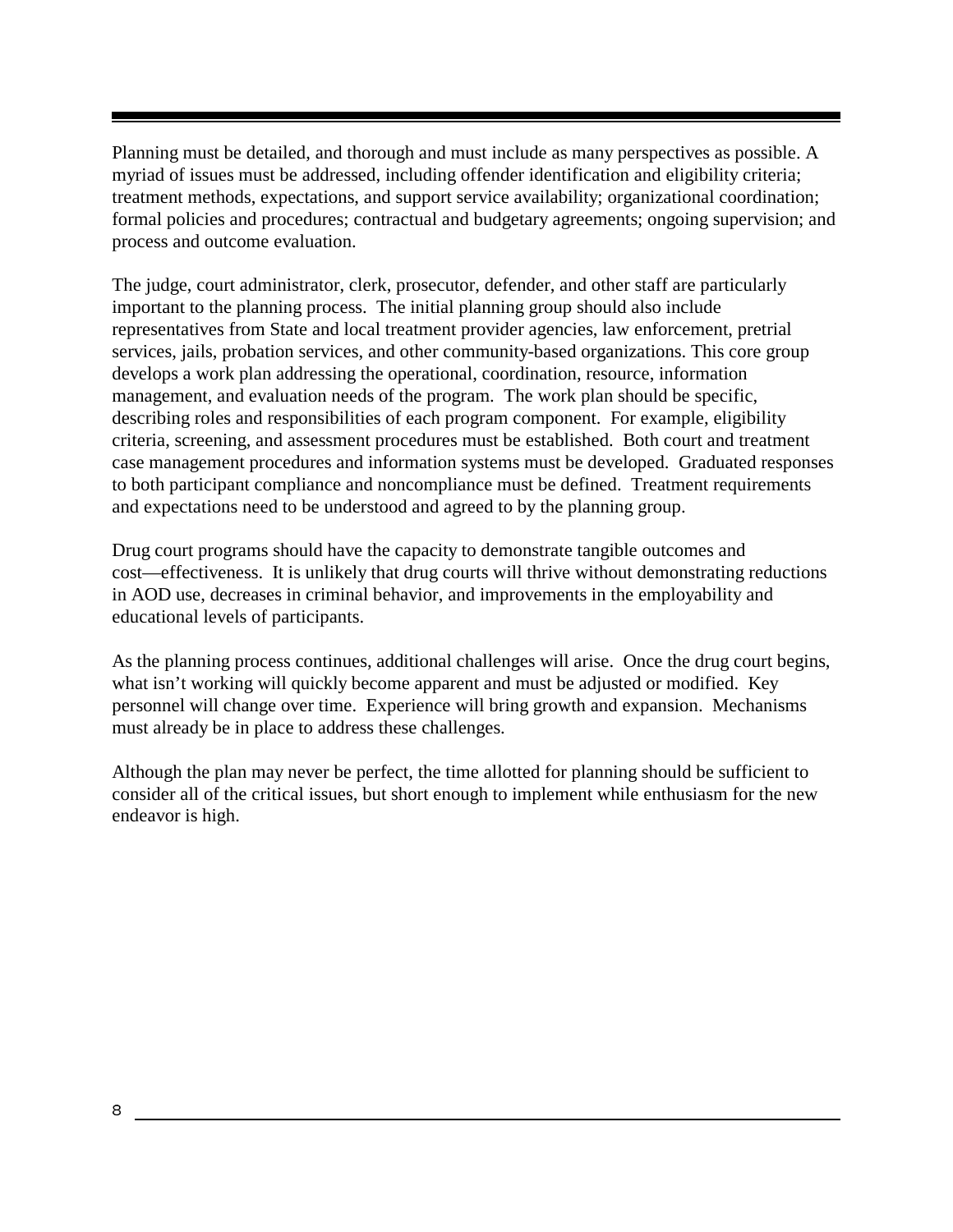### **Drug courts integrate alcohol and other drug treatment services with justice system case processing**.

**Purpose**: The mission of drug courts is to stop the abuse of alcohol and other drugs and related criminal activity. Drug courts promote recovery through a coordinated response to offenders dependent on alcohol and other drugs. Realization of these goals requires a team approach, including cooperation and collaboration of the judges, prosecutors, defense counsel, probation authorities, other corrections personnel, law enforcement, pretrial services agencies, TASC programs, evaluators, an array of local service providers, and the greater community. State-level organizations representing AOD issues, law enforcement and criminal justice, vocational rehabilitation, education, and housing also have important roles to play. The combined energies of these individuals and organizations can assist and encourage defendants to accept help that could change their lives.

The criminal justice system has the unique ability to influence a person shortly after a significant triggering event such as arrest, and thus persuade or compel that person to enter and remain in treatment. Research indicates that a person coerced to enter treatment by the criminal justice system is likely to do as well as one who volunteers.<sup>6</sup>

Drug courts usually employ a multiphased treatment process, generally divided into a stabilization phase, an intensive treatment phase, and a transition phase. The stabilization phase may include a period of AOD detoxification, initial treatment assessment, education, and screening for other needs. The intensive treatment phase typically involves individual and group counseling and other core and adjunctive therapies as they are available (see Key Component 4). The transition phase may emphasize social reintegration, employment and education, housing services, and other aftercare activities.

- 1. Initial and ongoing planning is carried out by a broad-based group, including persons representing all aspects of the criminal justice system, the local treatment delivery system, funding agencies, the local community other key policymakers.
- 2. Documents defining the drug court's mission, goals, eligibility criteria, operating

<sup>&</sup>lt;sup>6</sup>Hubbard, R., Marsden, M., Rachal, J., Harwood, H., Cavanaugh, E., and Ginzburg, H. Drug Abuse Treatment: A National Study of Effectiveness. Chapel Hill: University of North Carolina Press, 1989.

Pringle G., Impact of the criminal justice system on substance abusers seeking professional help, Journal of Drug Issues. Summer, pp. 275–283, vol 12, no. 3, 1982.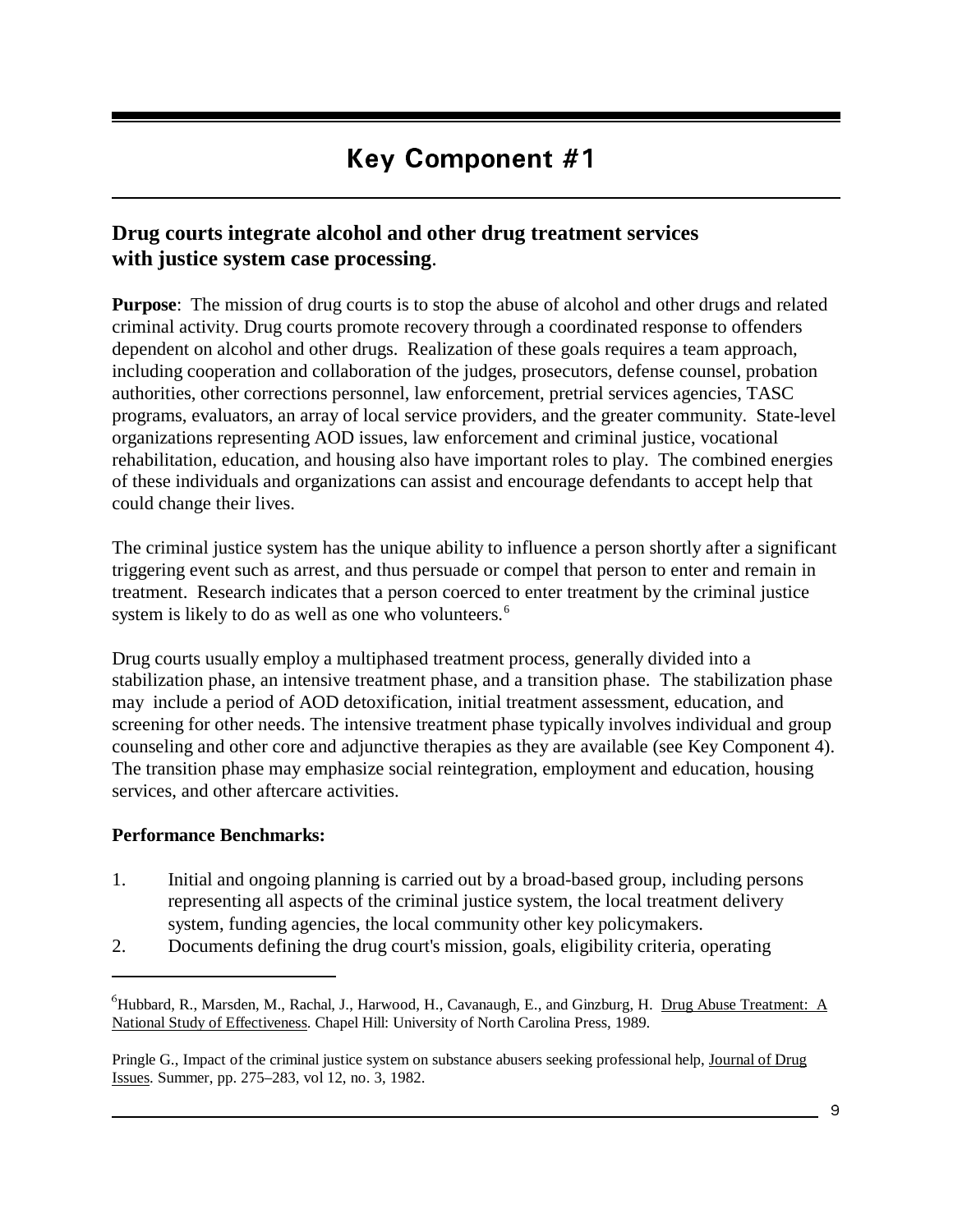procedures, and performance measures are collaboratively developed, reviewed, and agreed upon.

- 3. Abstinence and law-abiding behavior are the goals, with specific and measurable criteria marking progress. Criteria may include compliance with program requirements, reductions in criminal behavior and AOD use, participation in treatment, restitution to the victim or to the community, and declining incidence of AOD use.
- 4. The court and treatment providers maintain ongoing communication, including frequent exchanges of timely and accurate information about the individual participant's overall program performance.7
- 5. The judge plays an active role in the treatment process, including frequently reviewing of treatment progress. The judge responds to each participant's positive efforts as well as to noncompliant behavior.
- 6. Interdisciplinary education is provided for every person involved in drug court operations to develop a shared understanding of the values, goals, and operating procedures of both the treatment and justice system components.
- 7. Mechanisms for sharing decisionmaking and resolving conflicts among drug court team members, such as multidisciplinary committees, are established to ensure professional integrity.

 $^7$  All communication about an individual's participation in treatment must be in compliance with the provisions of 42 CFR, Part 2 (the federal regulations governing confidentiality of alcohol and drug abuse patient records), and with similar State and local regulations.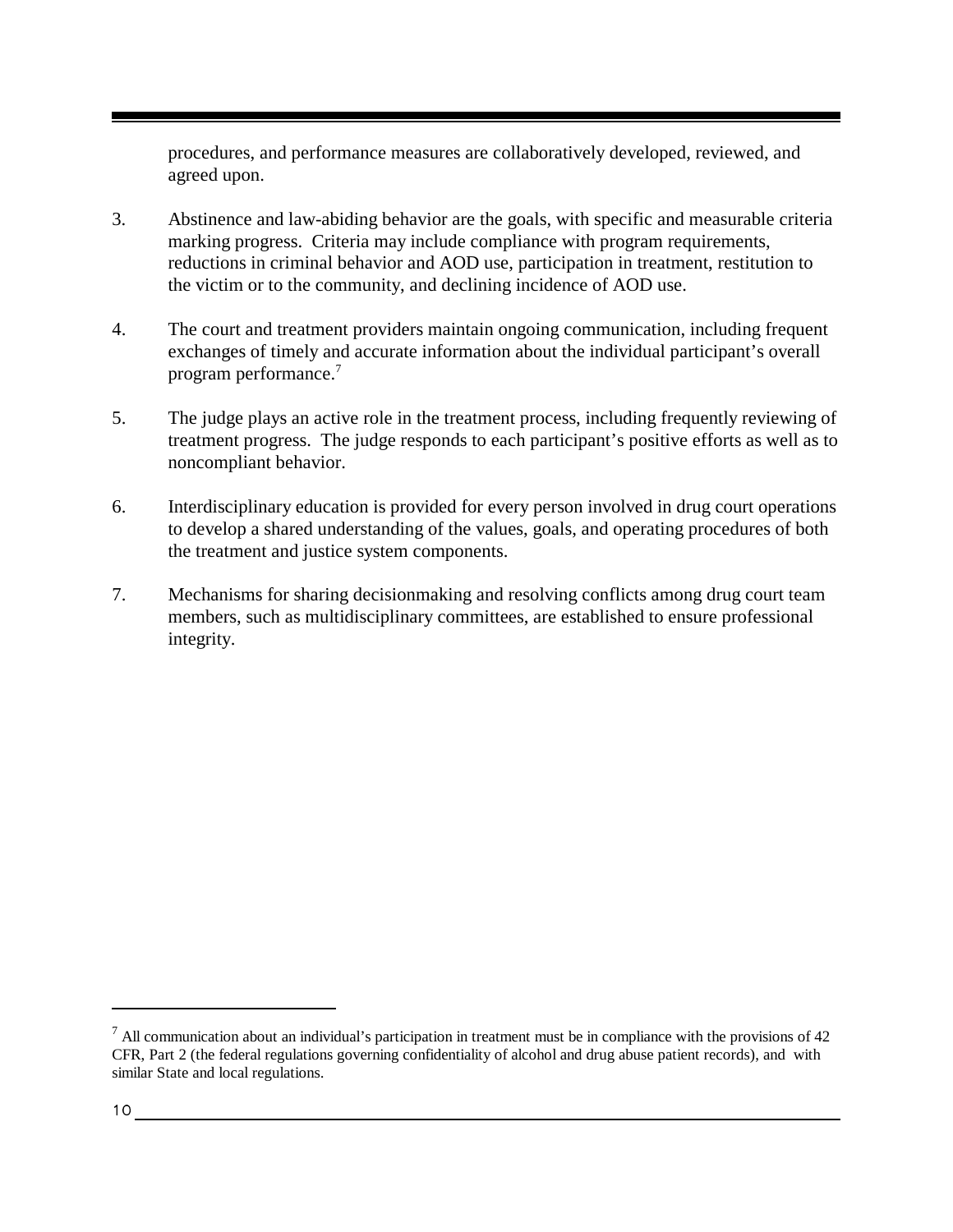### **Using a nonadversarial approach, prosecution and defense counsel promote public safety while protecting participants' due process rights**.

**Purpose:** To facilitate an individual's progress in treatment, the prosecutor and defense counsel must shed their traditional adversarial courtroom relationship and work together as a team. Once a defendant is accepted into the drug court program, the team's focus is on the participant's recovery and law-abiding behavior—not on the merits of the pending case.

The responsibility of the prosecuting attorney is to protect the public's safety by ensuring that each candidate is appropriate for the program and complies with all drug court requirements. The responsibility of the defense counsel is to protect the participant's due process rights while encouraging full participation. Both the prosecuting attorney and the defense counsel play important roles in the court's coordinated strategy for responding to noncompliance.

- 1. Prosecutors and defense counsel participate in the design of screening, eligibility, and case-processing policies and procedures to guarantee that due process rights and public safety needs are served.
- 2. For consistency and stability in the early stages of drug court operations, the judge, prosecutor, and court-appointed defense counsel should be assigned to the drug court for a sufficient period of time to build a sense of teamwork and to reinforce a nonadversarial atmosphere.
- 3. The prosecuting attorney
	- $\blacksquare$  reviews the case and determines if the defendant is eligible for the drug court program;
	- $\blacksquare$ files all necessary legal documents;
	- $\blacksquare$  participates in a coordinated strategy for responding to positive drug tests and other instances of noncompliance;
	- $\blacksquare$  agrees that a positive drug test or open court admission of drug possession or use will not result in the filing of additional drug charges based on that admission; and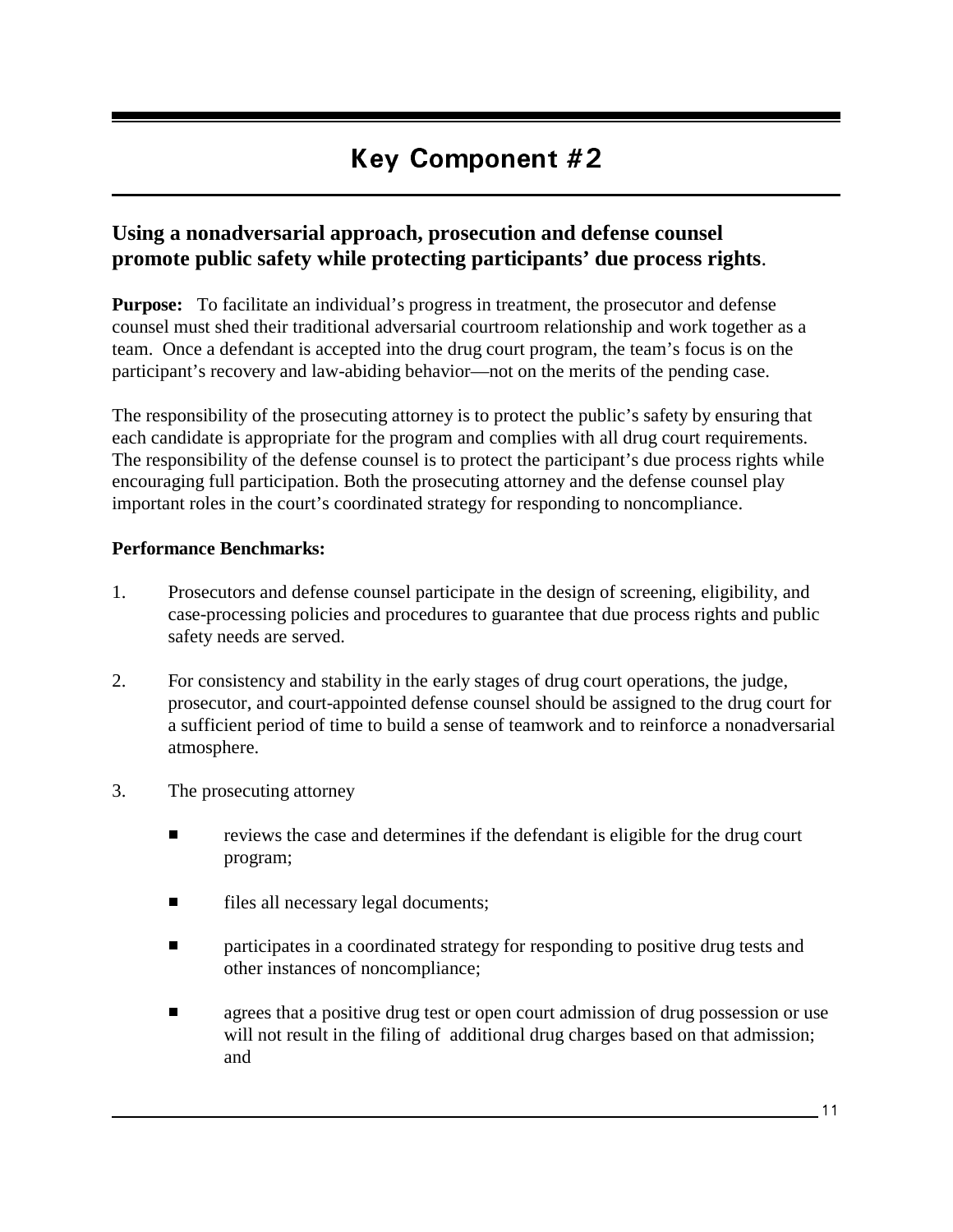- $\blacksquare$  makes decisions regarding the participant's continued enrollment in the program based on performance in treatment rather than on legal aspects of the case, barring additional criminal behavior.
- 4. The defense counsel
	- $\blacksquare$  reviews the arrest warrant, affidavits, charging document, and other relevant information, and reviews all program documents (e.g., waivers, written agreements),
	- $\blacksquare$  advises the defendant as to the nature and purpose of the drug court, the rules governing participation, the consequences of abiding or failing to abide by the rules, and how participating or not participating in the drug court will affect his or her interests;
	- $\blacksquare$  explains all of the rights that the defendant will temporarily or permanently relinquish;
	- $\blacksquare$  gives advice on alternative courses of action, including legal and treatment alternatives available outside the drug court program, and discusses with the defendant the long-term benefits of sobriety and a drug-free life;
	- $\blacksquare$  explains that because criminal prosecution for admitting to AOD use in open court will not be invoked, the defendant is encouraged to be truthful with the judge and with treatment staff, and informs the participant that he or she will be expected to speak directly to the judge, not through an attorney.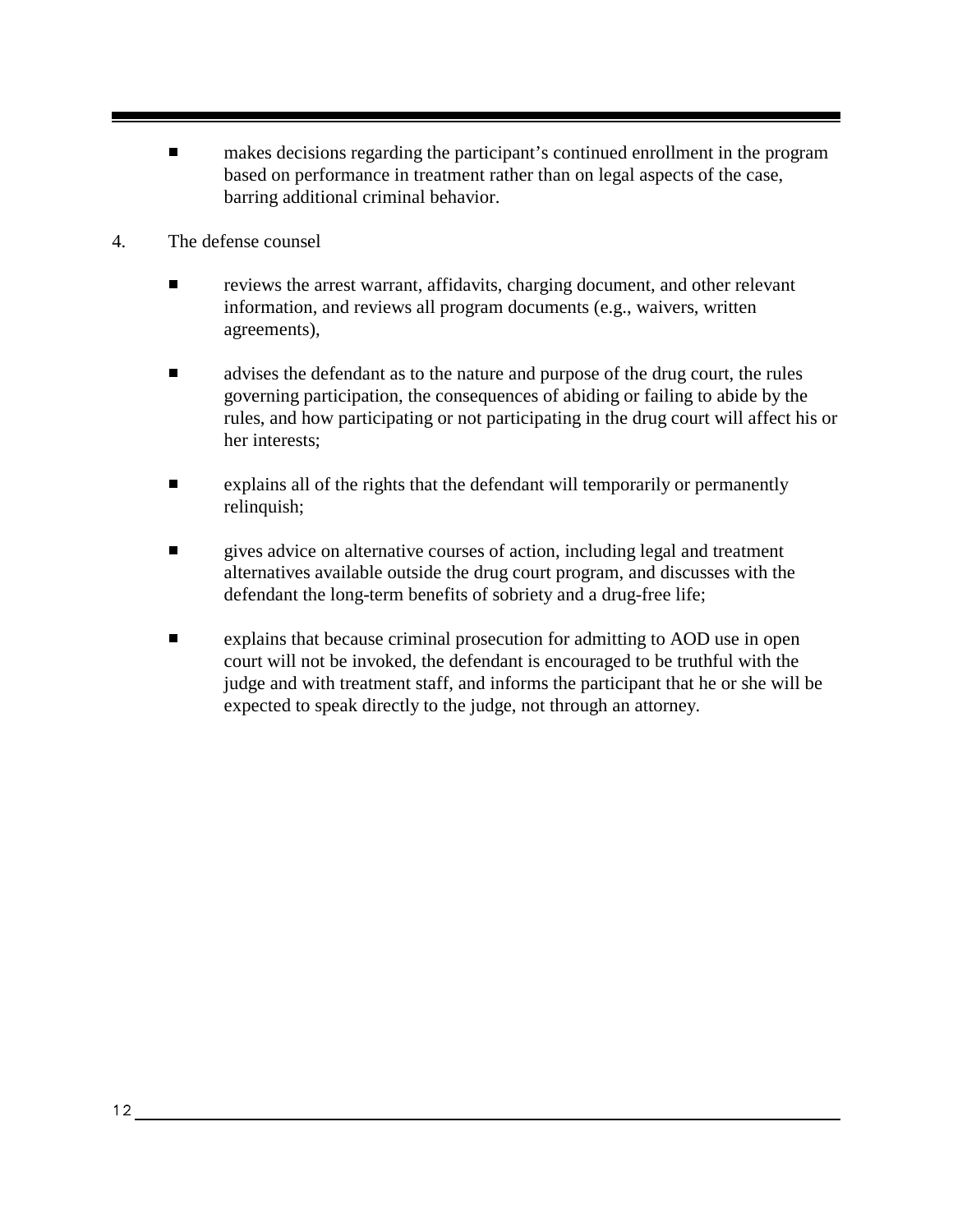### **Eligible participants are identified early and promptly placed in the drug court program.**

**Purpose**: Arrest can be a traumatic event in a person's life. It creates an immediate crisis and can force substance abusing behavior into the open, making denial difficult. The period immediately after an arrest, or after apprehension for a probation violation, provides a critical window of opportunity for intervening and introducing the value of AOD treatment. Judicial action, taken promptly after arrest, capitalizes on the crisis nature of the arrest and booking process.

Rapid and effective action also increases public confidence in the criminal justice system. Moreover, incorporating AOD concerns into the case disposition process can be a key element in strategies to link criminal justice and AOD treatment systems overall.

- 1. Eligibility screening is based on established written criteria. Criminal justice officials or others (e.g., pretrial services, probation, TASC) are designated to screen cases and identify potential drug court participants.
- 2. Eligible participants for drug court are promptly advised about program requirements and the relative merits of participating.
- 3. Trained professionals screen drug court—eligible individuals for AOD problems and suitability for treatment.
- 4. Initial appearance before the drug court judge occurs immediately after arrest or apprehension to ensure program participation.
- 5. The court requires that eligible participants enroll in AOD treatment services immediately.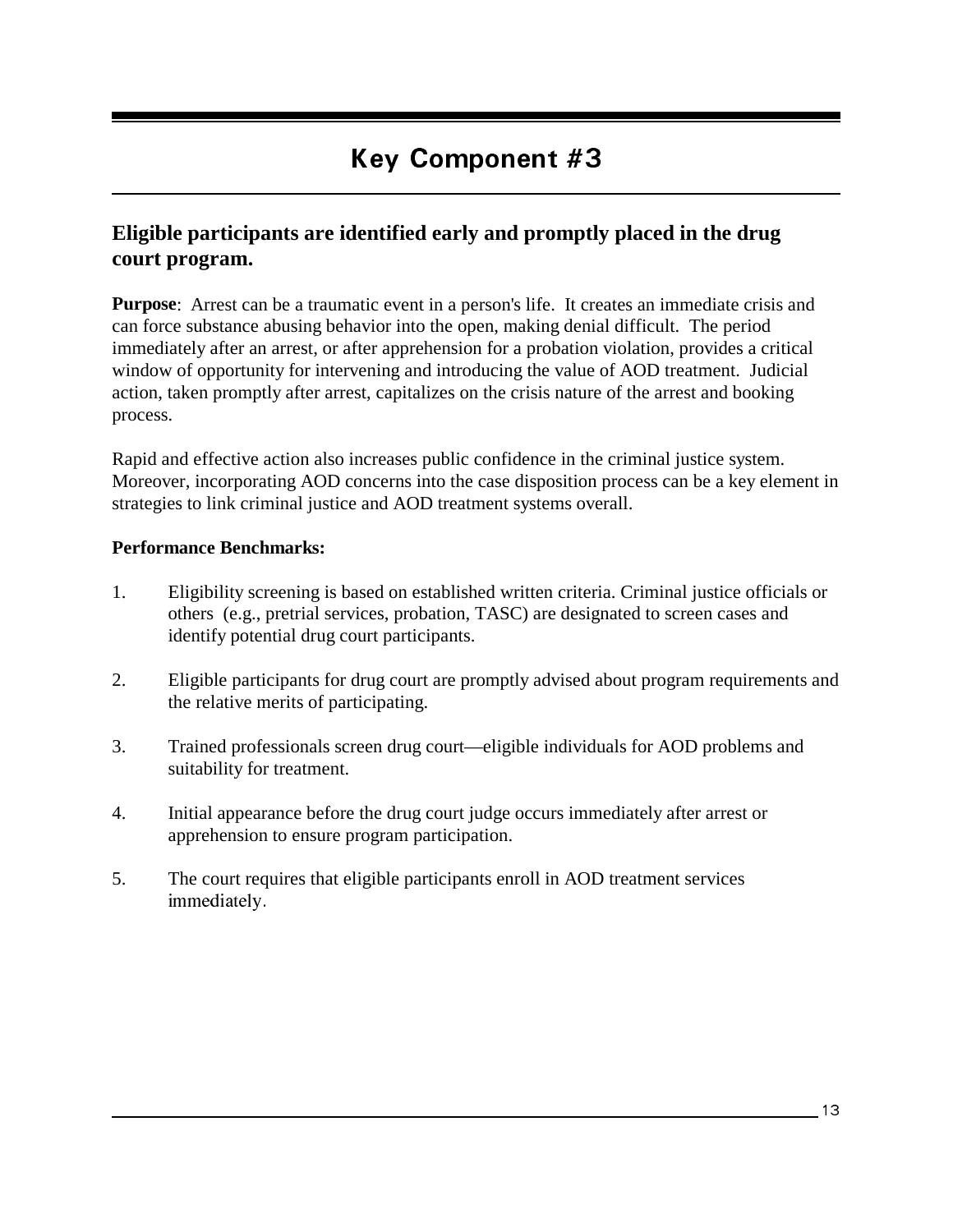### **Drug courts provide access to a continuum of alcohol, drug, and other related treatment and rehabilitation services.**

**Purpose**: The origins and patterns of AOD problems are complex and unique to each individual. They are influenced by a variety of accumulated social and cultural experiences. If treatment for AOD is to be effective, it must also call on the resources of primary health and mental health care and make use of social and other support services. 8

In a drug court, the treatment experience begins in the courtroom and continues through the participant's drug court involvement. In other words, drug court is a comprehensive therapeutic experience, only part of which takes place in a designated treatment setting. The treatment and criminal justice professionals are members of the therapeutic team.

The therapeutic team (treatment providers, the judge, lawyers, case managers, supervisors, and other program staff) should maintain frequent, regular communication to provide timely reporting of a participant's progress and to ensure that responses to compliance and noncompliance are swift and coordinated. Procedures for reporting progress should be clearly defined in the drug court's operating documents.

While primarily concerned with criminal activity and AOD use, the drug court team also needs to consider co-occurring problems such as mental illness, primary medical problems, HIV and sexually-transmitted diseases, homelessness; basic educational deficits, unemployment and poor job preparation; spouse and family troubles—especially domestic violence—and the long-term effects of childhood physical and sexual abuse. If not addressed, these factors will impair an individual's success in treatment and will compromise compliance with program requirements. Co-occurring factors should be considered in treatment planning. In addition, treatment services must be relevant to the ethnicity, gender, age, and other characteristics of the participants.

Longitudinal studies have consistently documented the effectiveness of AOD treatment in reducing criminal recidivism and AOD use.<sup>9</sup> A study commissioned by the Office of National Drug Control Policy found AOD treatment is significantly more cost-effective than domestic law

<sup>&</sup>lt;sup>8</sup> Treatment-Based Drug Court Planning Guide and Checklist, Combining Alcohol and Other Drug Abuse Treatment With Diversion for Juveniles in the Justice System, TIP #21, Treatments Drug Courts: Integrating Substance Abuse Treatment With Legal Case Processing, TIP #23. Rockville, MD: Center for Substance Abuse Treatment, 1996. The Effectiveness of Treatment for Drug Abusers Under Criminal Justice Supervision. Lipton, D., Washington, DC: National Institute of Justice, Research Report, November 1995.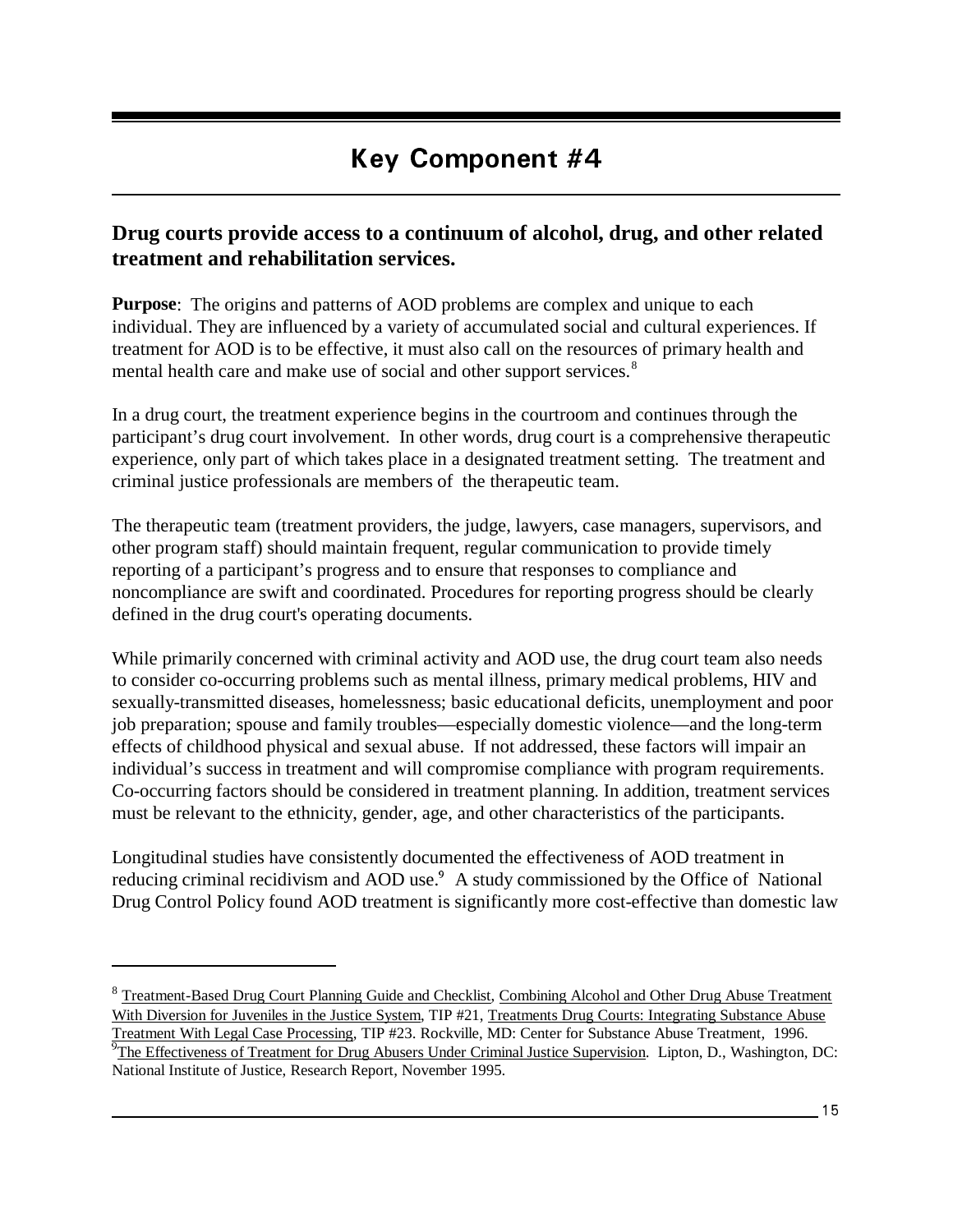enforcement, interdiction, or "source-country control" in reducing drug use in the United States<sup>10</sup> Research indicates that the length of time an offender spends in treatment is related to the level of AOD abuse and criminal justice involvement.<sup>11</sup> A comprehensive study conducted by the State of California indicates that AOD treatment provides a \$7 return for every \$1 spent on treatment. The study found that outpatient treatment is the most cost-effective approach, although residential treatment, sober living houses, and methadone maintenance are also costeffective.<sup>12</sup> Comprehensive studies conducted in California<sup>13</sup> and Oregon<sup>14</sup> found that positive outcomes associated with AOD treatment are sustained for several years following completion of treatment.

For the many communities that do not have adequate treatment resources, drug courts can provide leadership to increase treatment options and enrich the availability of support services. Some drug courts have found creative ways to access services, such as implementing treatment readiness programs for participants who are on waiting lists for comprehensive treatment programs. In some jurisdictions, drug courts have established their own treatment programs where none existed. Other drug courts have made use of pretrial, probation, and public health treatment services.

- 1. Individuals are initially screened and thereafter periodically assessed by both court and treatment personnel to ensure that treatment services and individuals are suitably matched:
	- $\blacksquare$  An assessment at treatment entry, while useful as a baseline, provides a time specific "snapshot" of a person's needs and may be based on limited or unreliable information. Ongoing assessment is necessary to monitor progress, to change the treatment plan as necessary, and to identify relapse cues.

<sup>&</sup>lt;sup>10</sup> Rydell, P., Everingham, S. Controlling Cocaine: Supply Versus Demand Programs. Santa Monica, CA: RAND Corporation, Office of National Drug Control Policy, Policy Research Center, 1994.

 $11$ Field, G. Oregon prison drug treatment programs. In C. Leukefeld and F. Tims (eds.), Drug Abuse Treatment in Prisons and Jails. Research monograph series #108. Rockville, MD: National Institute on Drug Abuse, 1992. Wexler, H., Falkin, G., and Lipton, D. Outcome evaluation of a prison therapeutic community for substance abuse treatment. Criminal Justice and Behavior, 17, pp 71-92, 1990.

<sup>&</sup>lt;sup>12</sup>Evaluating Recovery Services: The California Drug and Alcohol Treatment Assessment (CALDATA) General Report. Sacramento, CA: California Department of Alcohol and Drug Programs, April 1994.

 $^{13}$ Ibid.

<sup>&</sup>lt;sup>14</sup>Societal Outcomes and Cost Savings of Drug and Alcohol Treatment in the State of Oregon. Salem, OR: Office of Alcohol and Drug Abuse Programs, Oregon Department of Human Resources, February 1996.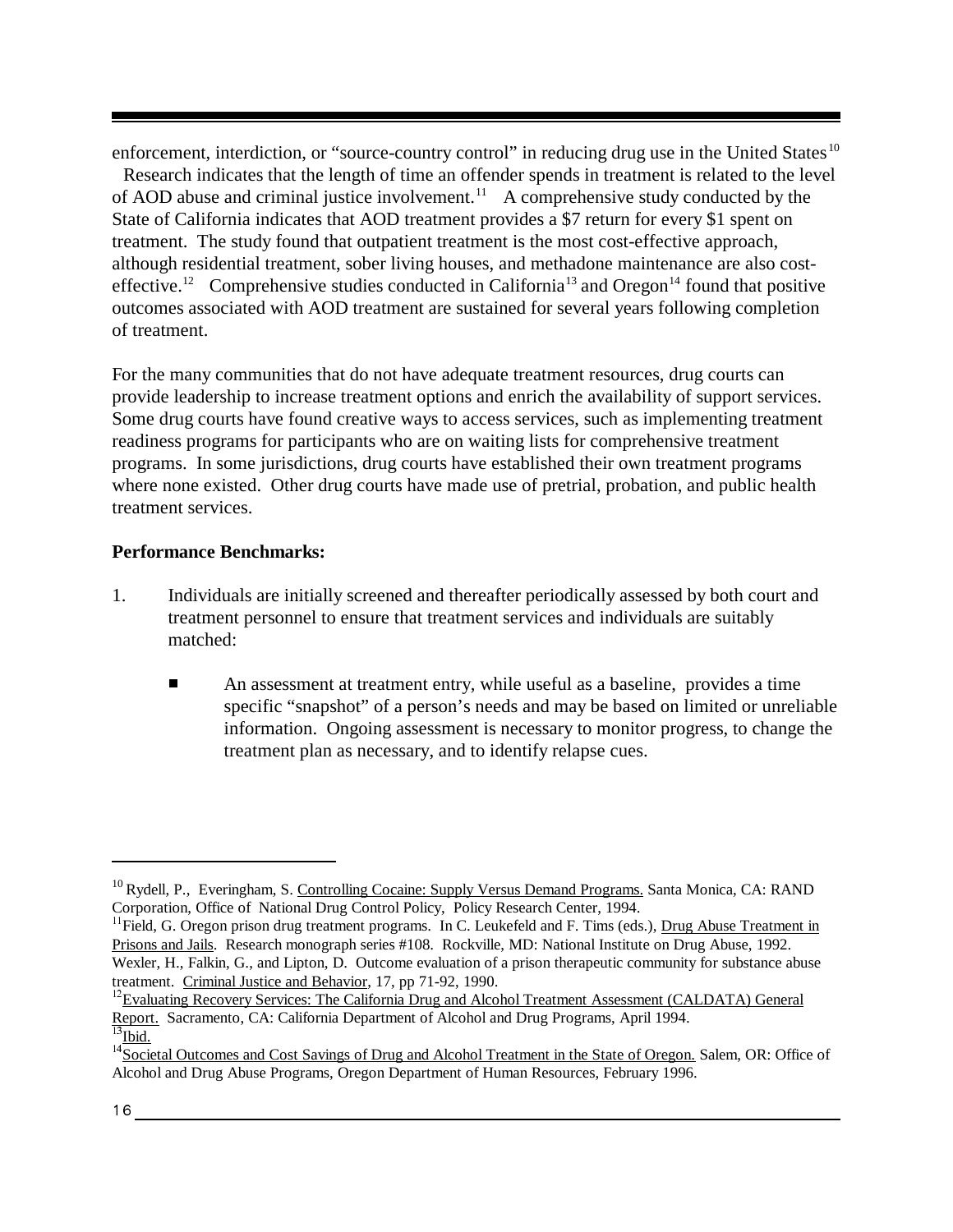- $\blacksquare$  If various levels of treatment are available, participants are matched to programs according to their specific needs. Guidelines for placement at various levels should be developed.
- $\blacksquare$ Screening for infectious diseases and health referrals occurs at an early stage.
- 2. Treatment services are comprehensive:
	- $\blacksquare$ Services should be available to meet the needs of each participant.
	- $\blacksquare$  Treatment services may include, but are not limited to; group counseling; individual and family counseling; relapse prevention; 12-step self-help groups; preventive and primary medical care; general health education; medical detoxification; acupuncture for detoxification, for control of craving, and to make people more amenable to treatment; domestic violence programs; batterers' treatment; and treatment for the long-term effects of childhood physical and sexual abuse.
	- $\blacksquare$  Other services may include housing; educational and vocational training; legal, money management, and other social service needs; cognitive behavioral therapy to address criminal thinking patterns; anger management; transitional housing; social and athletic activities; and meditation or other techniques to promote relaxation and self-control.
	- $\blacksquare$  Specialized services should be considered for participants with co-occurring AOD problems and mental health disorders. Drug courts should establish linkages with mental health providers to furnish services (e.g., medication monitoring, acute care) for participants with co-occurring disorders. Flexibility  $(e.g., in duration)$ of treatment phases) is essential in designing drug court services for participants with mental health problems.
	- $\blacksquare$  Treatment programs or program components are designed to address the particular treatment issues of women and other special populations.
	- $\blacksquare$  Treatment is available in a number of settings, including detoxification, acute residential, day treatment, outpatient, and sober living residences.
	- $\blacksquare$  Clinical case management services are available to provide ongoing assessment of participant progress and needs, to coordinate referrals to services in addition to primary treatment, to provide structure and support for individuals who typically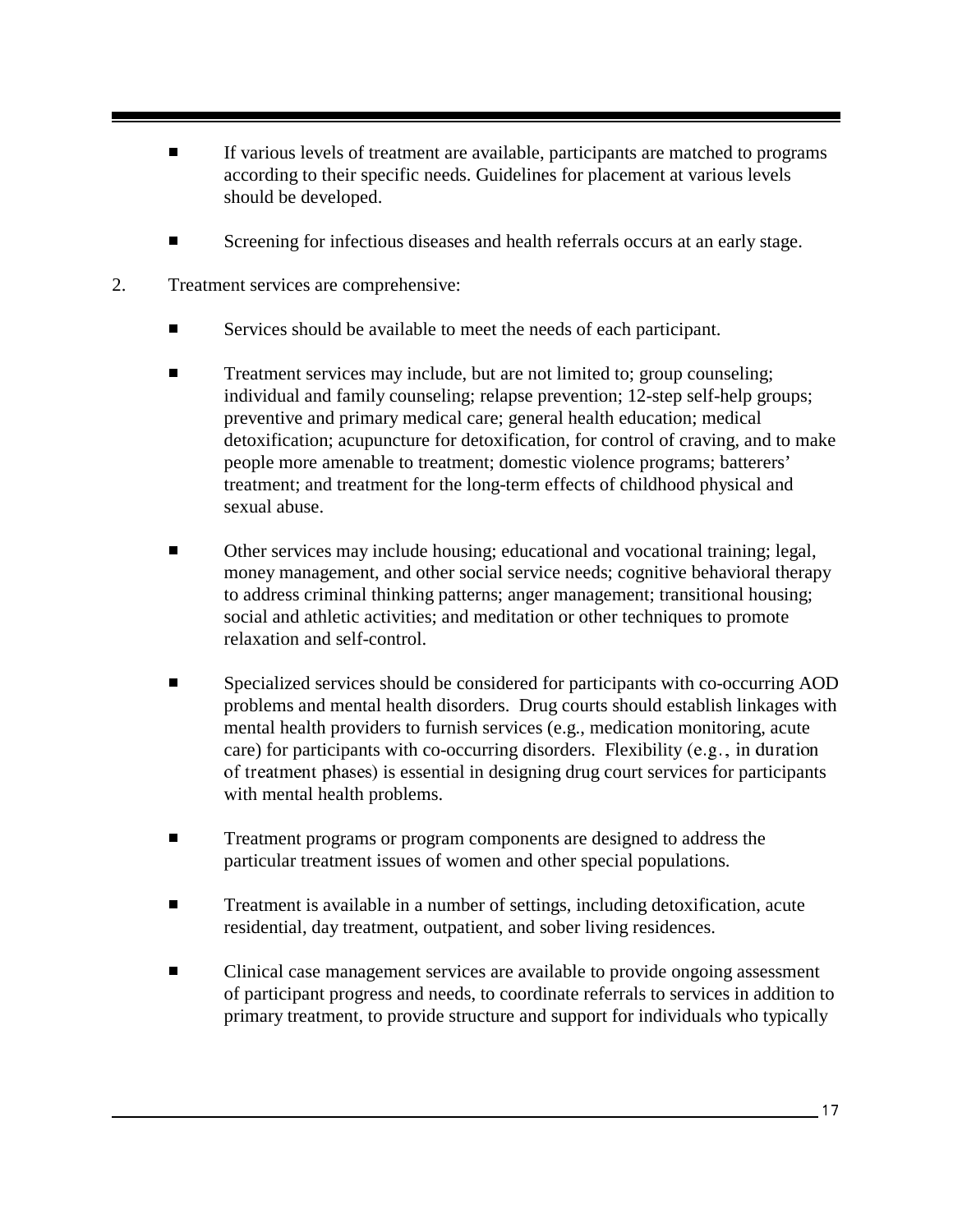have difficulty using services even when they are available, and to ensure communication between the court and the various service providers.

- 3. Treatment services are accessible:
	- $\blacksquare$  Accommodations are made for persons with physical disabilities, for those not fluent in English, for those needing child care, and/or for persons with limited literacy.
	- $\blacksquare$ Treatment facilities are accessible by public transportation, when possible.
- 4. Funding for treatment is adequate, stable, and dedicated to the drug court:
	- $\blacksquare$  To ensure that services are immediately available throughout a participant's treatment, agreements are made between courts and treatment providers. These agreements are based on firm budgetary and service delivery commitments.
	- $\blacksquare$  Diverse treatment funding strategies are developed based on both government and private sources at national, State and local levels.
	- $\blacksquare$  Health care delivered through managed care organizations is encouraged to provide resources for the AOD treatment of member participants.
	- $\blacksquare$ Payment of fees, fines, and restitution is part of treatment.
	- $\blacksquare$  Fee schedules are commensurate with an individual's ability to pay. However, no one should be turned away solely because of an inability to pay.
- 5. Treatment services have quality controls:
	- $\blacksquare$  Direct service providers are certified or licensed where required, or otherwise demonstrate proficiency according to accepted professional standards.
	- $\blacksquare$  Education, training, and ongoing clinical supervision are provided to treatment staff.
- 6. Treatment agencies are accountable:
	- $\blacksquare$  Treatment agencies give the court accurate and timely information about a participant's progress. Information exchange complies with the provisions of 42 CFR, Part 2 (the Federal regulations governing confidentiality of AOD abuse patient records) and with applicable State statutes.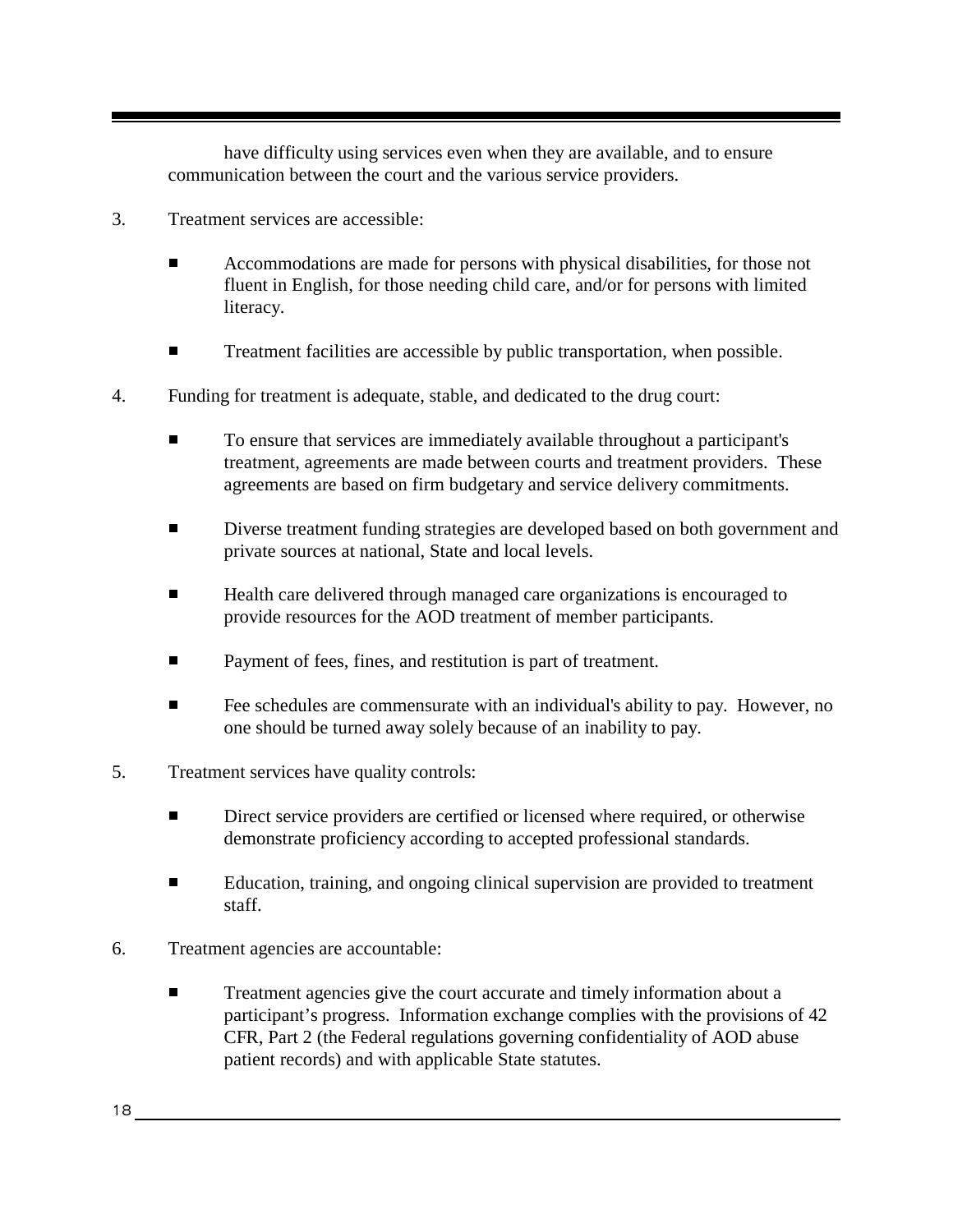- $\blacksquare$  Responses to progress and noncompliance are incorporated into the treatment protocols.
- 7. Treatment designs and delivery systems are sensitive and relevant to issues of race, culture, religion, gender, age, ethnicity, and sexual orientation.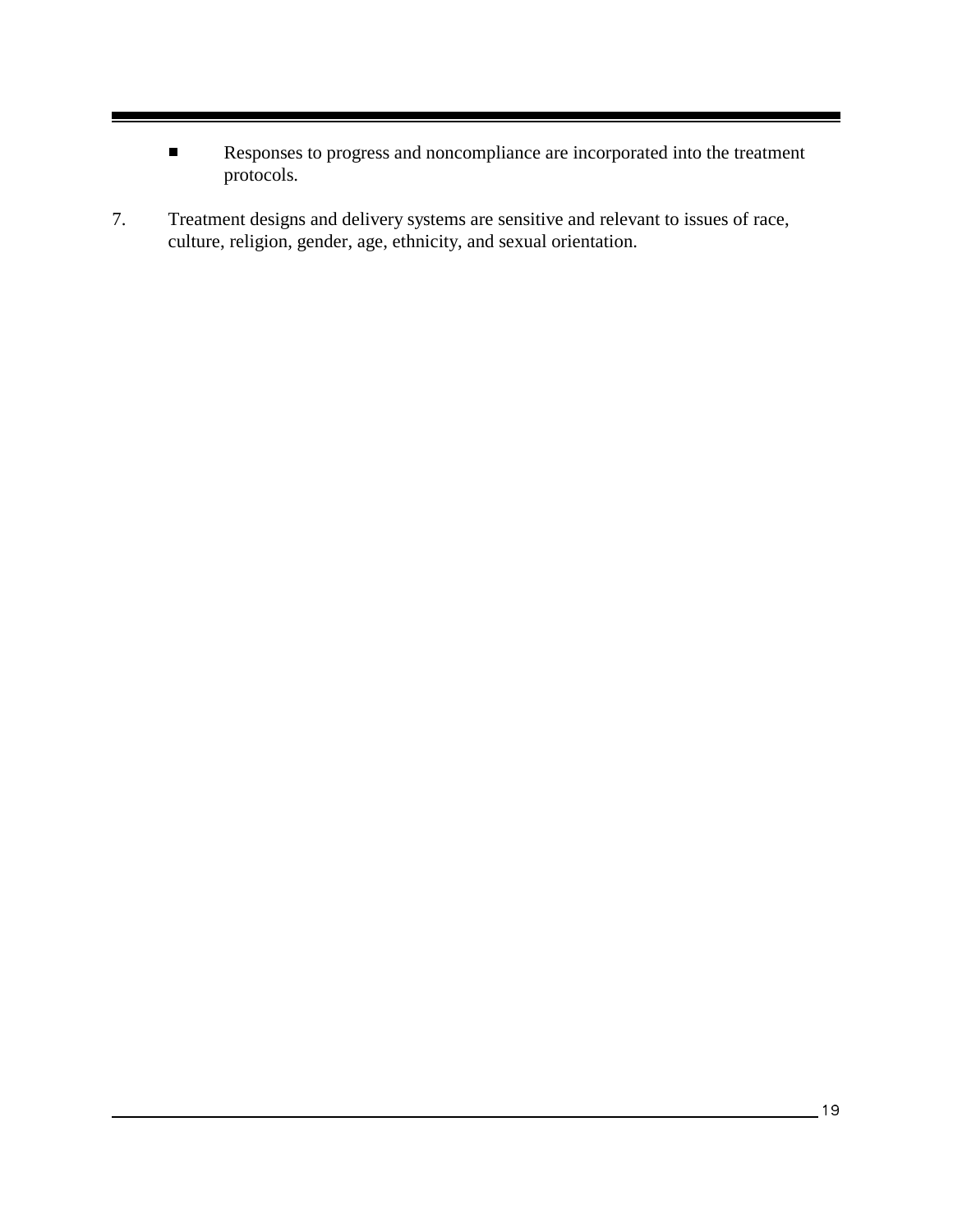### **Abstinence is monitored by frequent alcohol and other drug testing.**

**Purpose:** Frequent court-ordered AOD testing is essential. An accurate testing program is the most objective and efficient way to establish a framework for accountability and to gauge each participant's progress. Modern technology offers highly reliable testing to determine if an individual has recently used specific drugs. Further, it is commonly recognized that alcohol use frequently contributes to relapse among individuals whose primary drug of choice is not alcohol.

AOD testing results are objective measures of treatment effectiveness, as well as a source of important information for periodic review of treatment progress. AOD testing helps shape the ongoing interaction between the court and each participant. Timely and accurate test results promote frankness and honesty among all parties.

AOD testing is central to the drug court's monitoring of participant compliance. It is both objective and cost-effective. It gives the participant immediate information about his or her own progress, making the participant active and involved in the treatment process rather than a passive recipient of services.

- 1. AOD testing policies and procedures are based on established and tested guidelines, such as those established by the American Probation and Parole Association. Contracted laboratories analyzing urine or other samples should also be held to established standards.
- 2. Testing may be administered randomly or at scheduled intervals, but occurs no less than twice a week during the first several months of an individual's enrollment. Frequency thereafter will vary depending on participant progress.
- 3. The scope of testing is sufficiently broad to detect the participant's primary drug of choice as well as other potential drugs of abuse, including alcohol.
- 4. The drug-testing procedure must be certain. Elements contributing to the reliability and validity of a urinalysis testing process include, but are not limited to,
	- $\blacksquare$ Direct observation of urine sample collection;
	- $\blacksquare$ Verification temperature and measurement of creatinine levels to determine the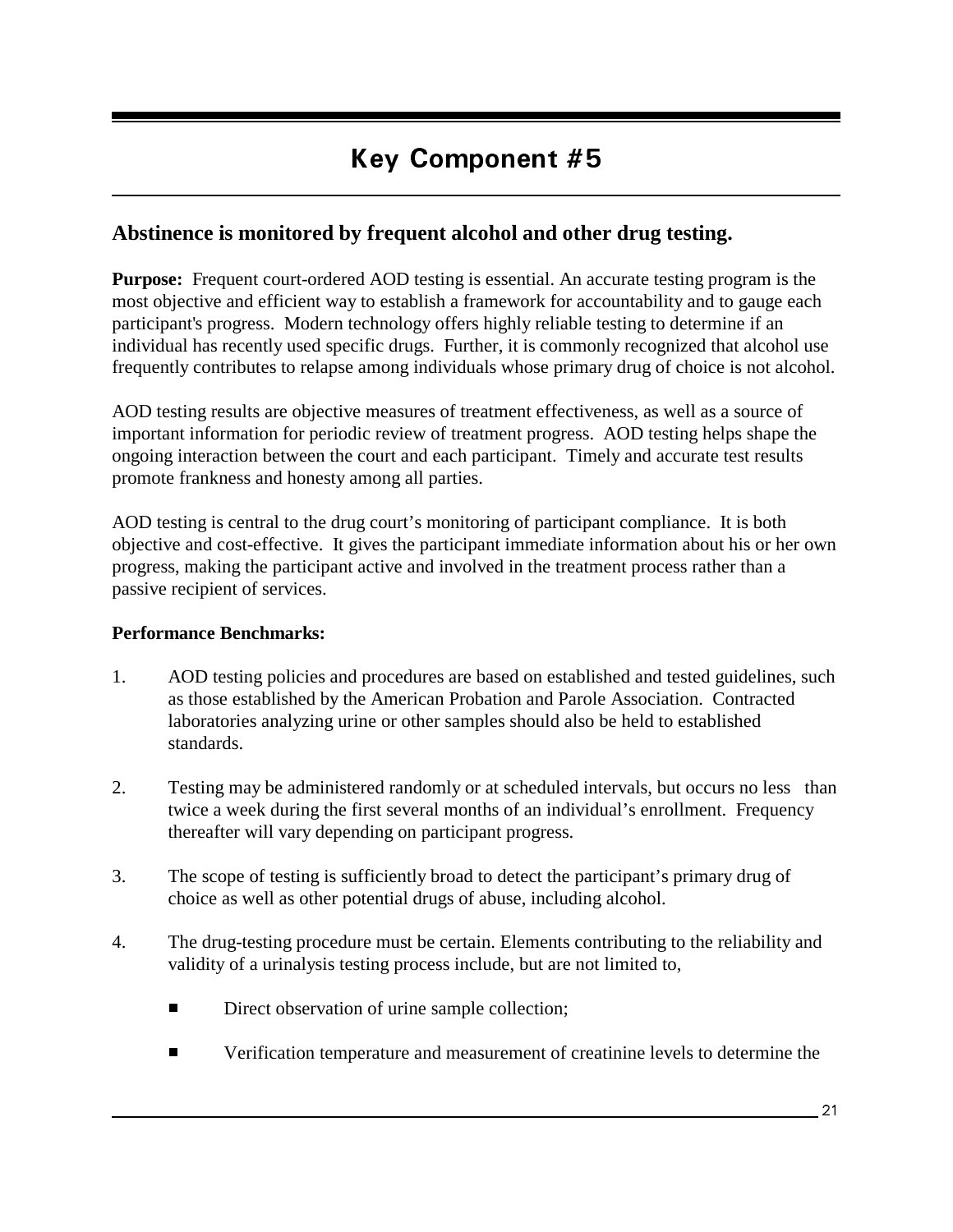extent of water loading;

- $\blacksquare$  Specific, detailed, written procedures regarding all aspects of urine sample collection, sample analysis, and result reporting;
- $\blacksquare$ A documented chain of custody for each sample collected;
- $\blacksquare$  Quality control and quality assurance procedures for ensuring the integrity of the process; and
- $\blacksquare$ Procedures for verifying accuracy when drug test results are contested.
- 5. Ideally, test results are available and communicated to the court and the participant within one day. The drug court functions best when it can to respond immediately to noncompliance; the time between sample collection and availability of results should be short.
- 6. The court is immediately notified when a participant has tested positive, has failed to submit to AOD testing, has submitted the sample of another, or has adulterated a sample.
- 7. The coordinated strategy for responding to noncompliance includes prompt responses to positive tests, missed tests, and fraudulent tests.
- 8. Participants should be abstinent for a substantial period of time prior to program graduation.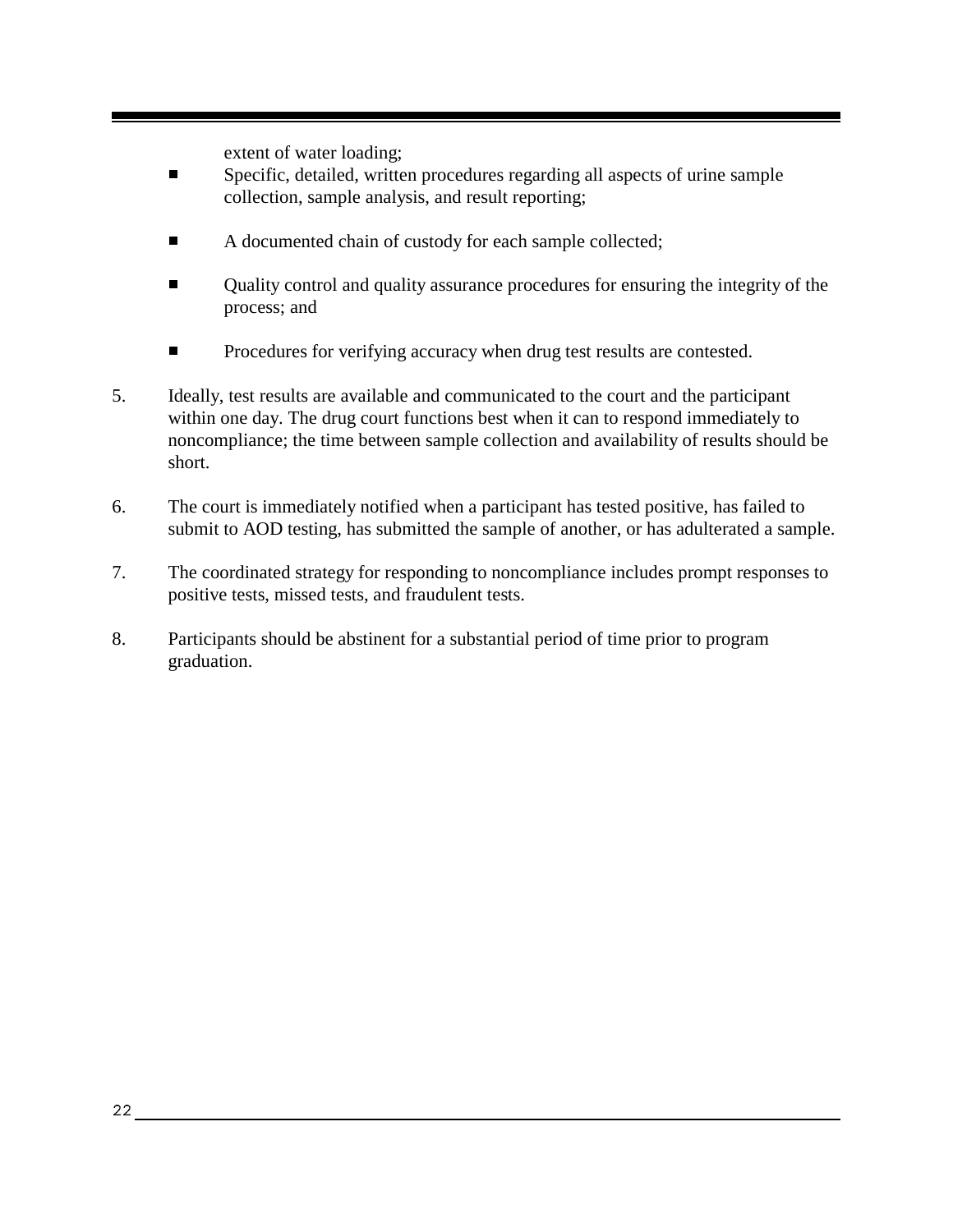### **A coordinated strategy governs drug court responses to participants' compliance.**

**Purpose:** An established principle of AOD treatment is that addiction is a chronic, relapsing condition. A pattern of decreasing frequency of use before sustained abstinence from alcohol and other drugs is common. Becoming sober or drug free is a learning experience, and each relapse to AOD use may teach something about the recovery process.

Implemented in the early stages of treatment and emphasized throughout, therapeutic strategies aimed at preventing the return to AOD use help participants learn to manage their ambivalence toward recovery, identify situations that stimulate AOD cravings, and develop skills to cope with high-risk situations. Eventually, participants learn to manage cravings, avoid or deal more effectively with high-risk situations, and maintain sobriety for increasing lengths of time.

Abstinence and public safety are the ultimate goals of drug courts, but many participants exhibit a pattern of positive urine tests within the first several months following admission. Because AOD problems take a long time to develop and because many factors contribute to drug use and dependency, it is rare that an individual ceases AOD use as soon as he or she enrolls in treatment. Even after a period of sustained abstinence, it is common for individuals to occasionally test positive.

Although drug courts recognize that individuals have a tendency to relapse, continuing AOD use is not condoned. Drug courts impose appropriate responses for continuing AOD use. Responses increase in severity for continued failure to abstain.

A participant's progress through the drug court experience is measured by his or her compliance with the treatment regimen. Certainly cessation of drug use is the ultimate goal of drug court treatment. However, there is value in recognizing incremental progress toward the goal, such as showing up at all required court appearances, regularly arriving at the treatment program on time, attending and fully participating in the treatment sessions, cooperating with treatment staff, and submitting to regular AOD testing.

Drug courts must reward cooperation as well as respond to noncompliance. Small rewards for incremental successes have an important effect on a participant's sense of purpose and accomplishment. Praise from the drug court judge for regular attendance or for a period of clean drug tests, encouragement from the treatment staff or the judge at particularly difficult times, and ceremonies in which tokens of accomplishment are awarded in open court for completing a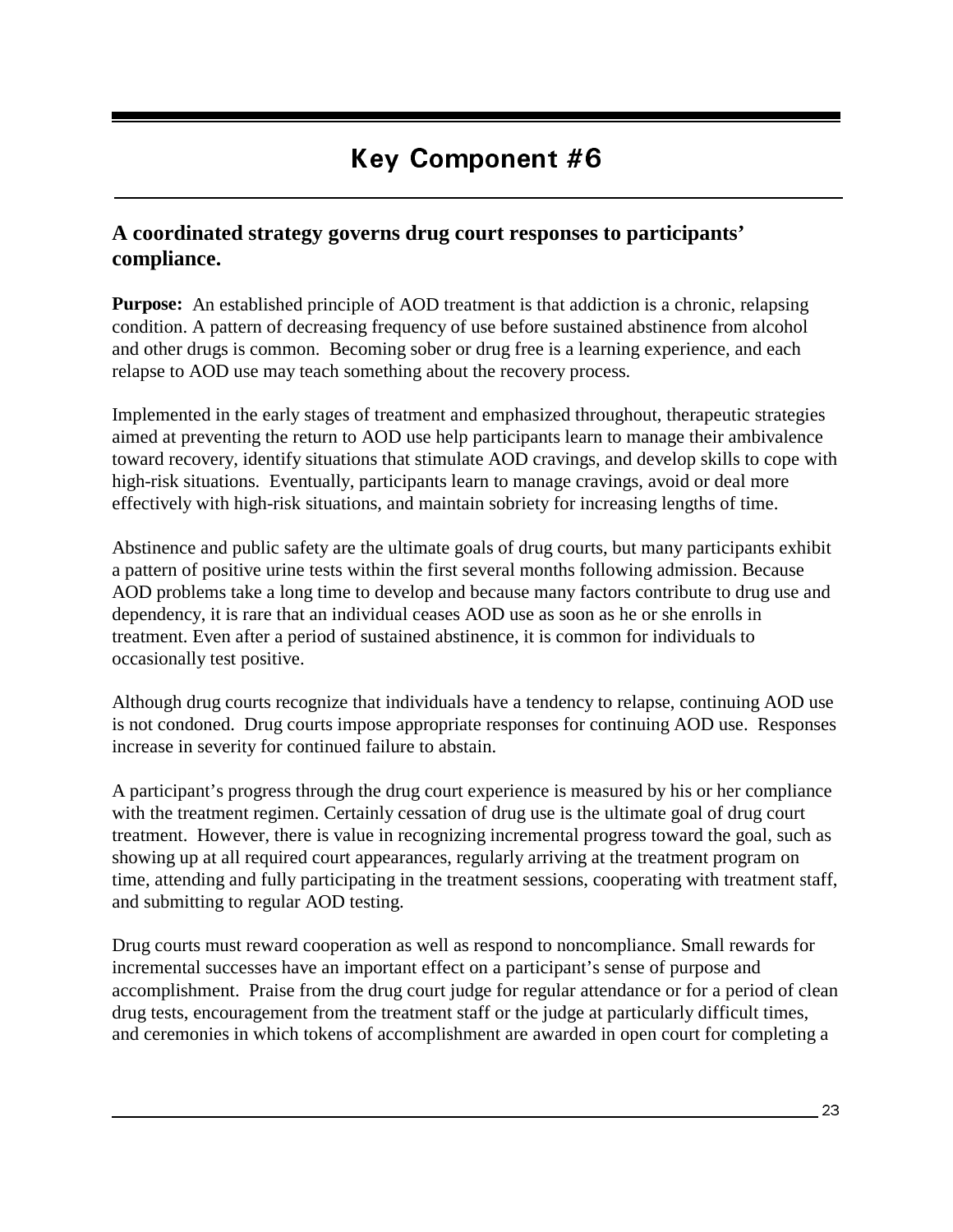particular phase of treatment are all small but very important rewards that bolster confidence and give inspiration to continue.

Drug courts establish a coordinated strategy, including a continuum of responses, to continuing drug use and other noncompliant behavior. A coordinated strategy can provide a common operating plan for treatment providers and other drug court personnel. The criminal justice system representatives and the treatment providers develop a series of complementary, measured responses that will encourage compliance. A written copy of these responses, given to participants during the orientation period, emphasizes the predictability, certainty, and swiftness of their application.

- 1. Treatment providers, the judge, and other program staff maintain frequent, regular communication to provide timely reporting of progress and noncompliance and to enable the court to respond immediately. Procedures for reporting noncompliance are clearly defined in the drug court's operating documents.
- 2. Responses to compliance and noncompliance are explained verbally and provided in writing to drug court participants before their orientation. Periodic reminders are given throughout the treatment process.
- 3. The responses for compliance vary in intensity.
	- $\blacksquare$ Encouragement and praise from the bench;
	- $\blacksquare$  Ceremonies and tokens of progress, including advancement to the next treatment phase;
	- $\blacksquare$ Reduced supervision;
	- $\blacksquare$ Decreased frequency of court appearances;
	- $\blacksquare$ Reduced fines or fees;
	- $\blacksquare$ Dismissal of criminal charges or reduction in the term of probation;
	- $\blacksquare$ Reduced or suspended incarceration; and
	- $\blacksquare$ Graduation.
- 4. Responses to or sanctions for noncompliance might include
	- $\blacksquare$ Warnings and admonishment from the bench in open court;
	- $\blacksquare$ Demotion to earlier program phases;
	- $\blacksquare$ Increased frequency of testing and court appearances;
	- $\blacksquare$ Confinement in the courtroom or jury box;
	- $\blacksquare$ Increased monitoring and/or treatment intensity;
	- Ē Fines;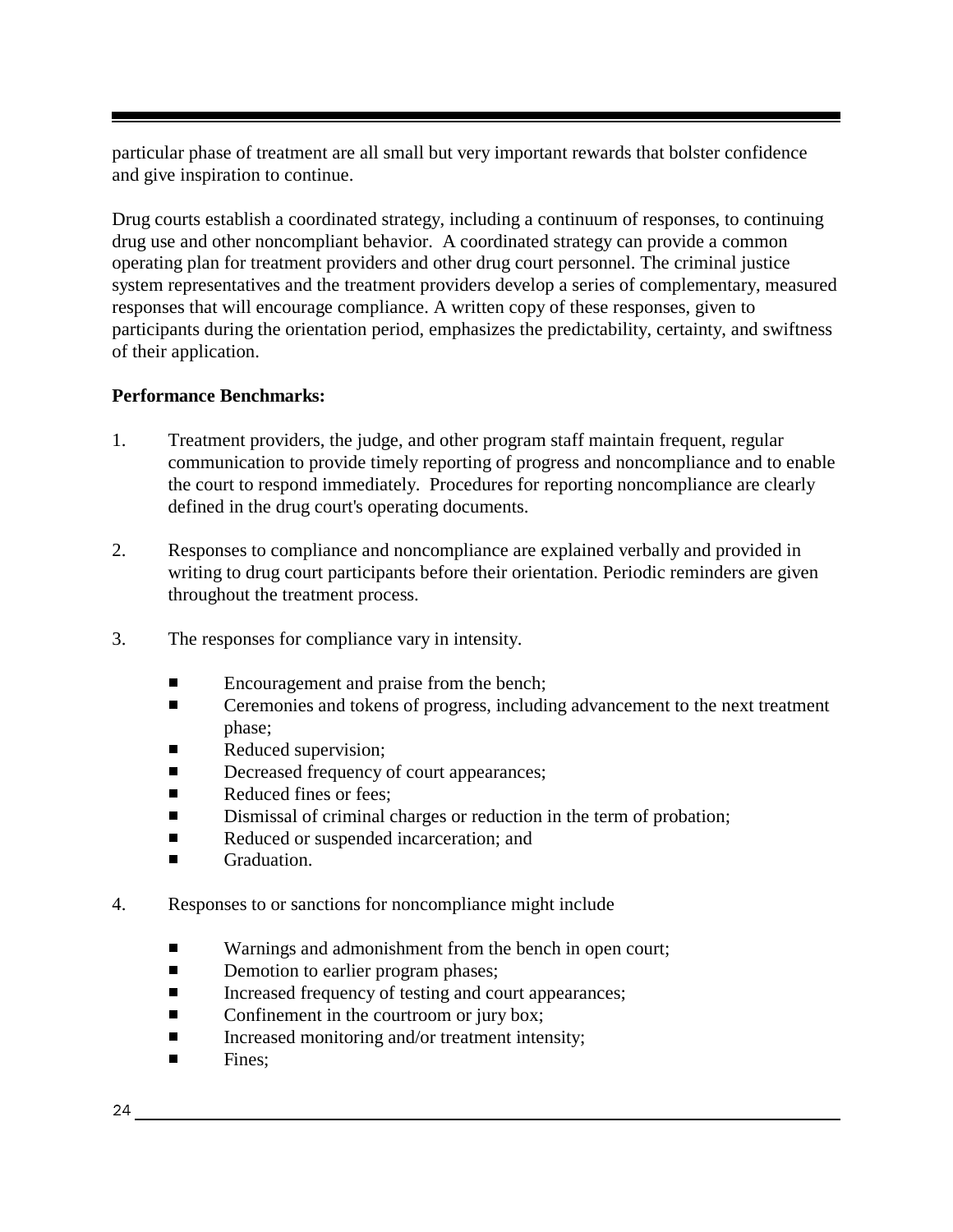- $\blacksquare$ Required community service or work programs;
- $\blacksquare$  Escalating periods of jail confinement (However, drug court participants remanded to jail should receive AOD treatment services while confined); and
- $\blacksquare$ Termination from the program and reinstatement of regular court processing.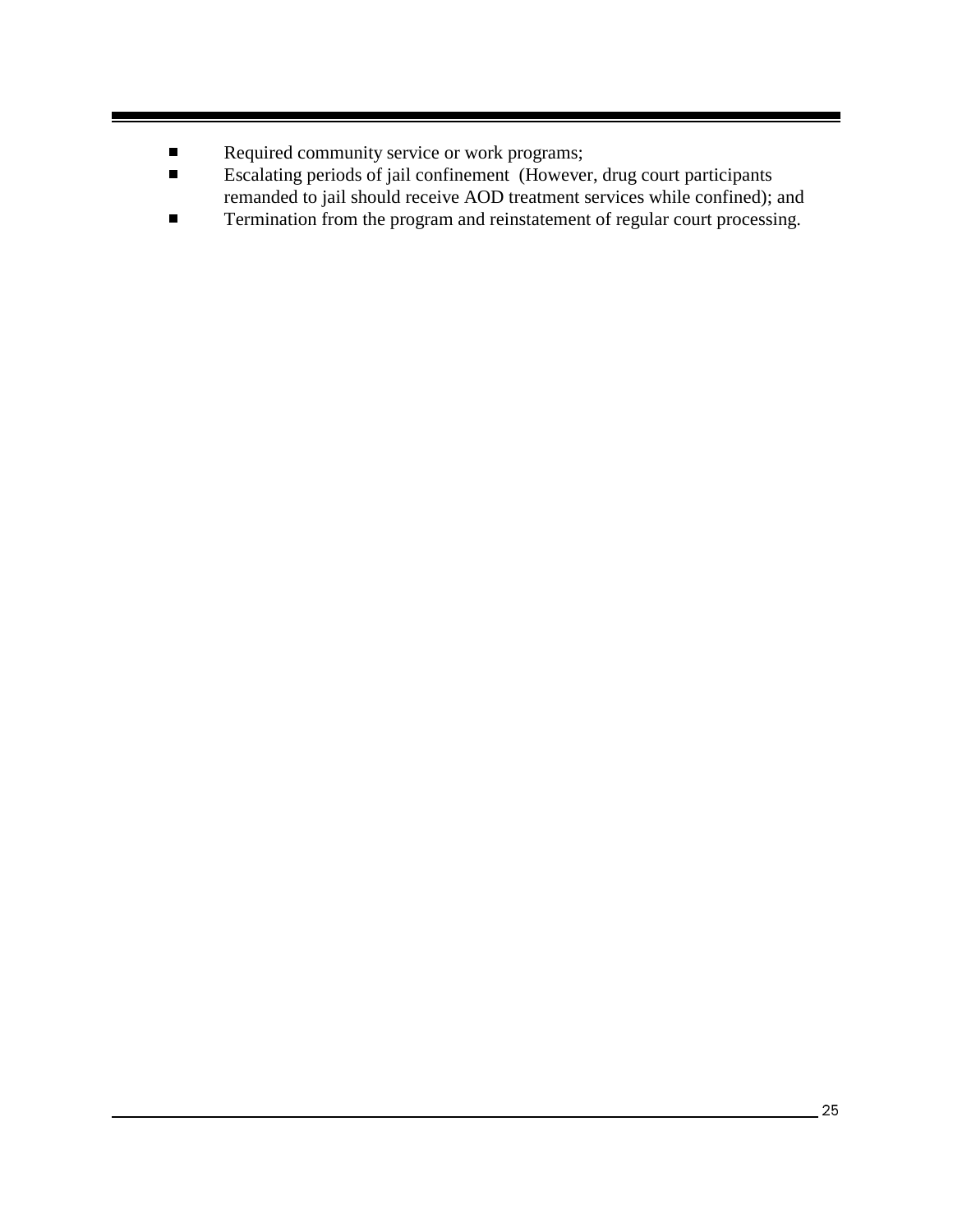### **Ongoing judicial interaction with each drug court participant is essential.**

**Purpose:** The judge is the leader of the drug court team, linking participants to AOD treatment and to the criminal justice system. This active, supervising relationship, maintained throughout treatment, increases the likelihood that a participant will remain in treatment and improves the chances for sobriety and law-abiding behavior. Ongoing judicial supervision also communicates to participants—often for the first time—that someone in authority cares about them and is closely watching what they do.

Drug courts require judges to step beyond their traditionally independent and objective arbiter roles and develop new expertise. The structure of the drug court allows for early and frequent judicial intervention. A drug court judge must be prepared to encourage appropriate behavior and to discourage and penalize inappropriate behavior. A drug court judge is knowledgeable about treatment methods and their limitations.

- 1. Regular status hearings are used to monitor participant performance:
	- $\blacksquare$  Frequent status hearings during the initial phases of each participant's program establish and reinforce the drug court's policies, and ensure effective supervision of each drug court participant. Frequent hearings also give the participant a sense of how he or she is doing in relation to others.
	- $\blacksquare$  Time between status hearings may be increased or decreased, based on compliance with treatment protocols and progress observed.
	- $\blacksquare$  Having a significant number of drug court participants appear at a single session gives the judge the opportunity to educate both the offender at the bench and those waiting as to the benefits of program compliance and consequences for noncompliance.
- 2. The court applies appropriate incentives and sanctions to match the participant's treatment progress.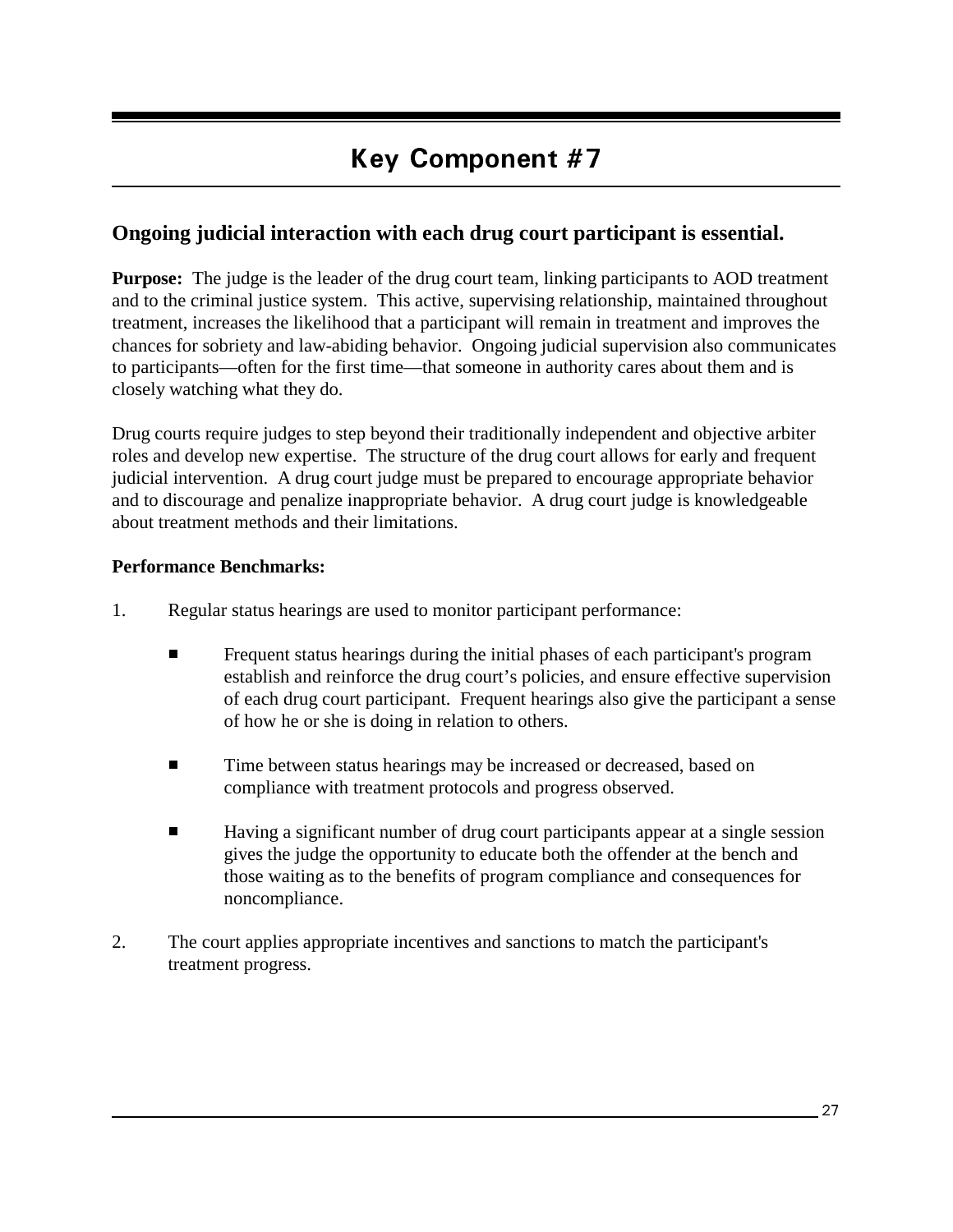3. Payment of fees, fines and/or restitution is part of the participant's treatment. The court supervises such payments and takes into account the participant's financial ability to fulfill these obligations. The court ensures that no one is denied participation in drug courts solely because of inability to pay fees, fines, or restitution.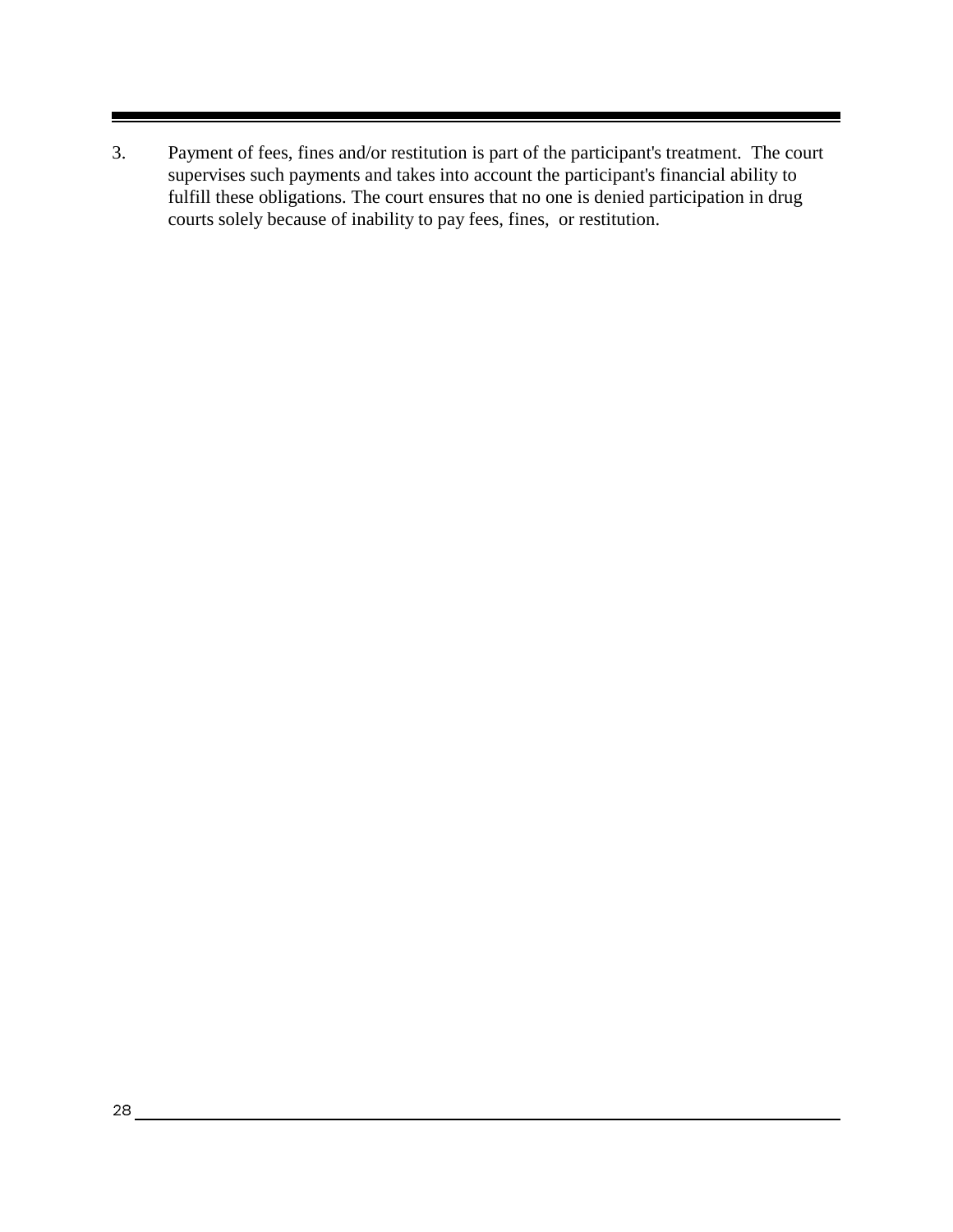### **Monitoring and evaluation measure the achievement of program goals and gauge effectiveness.**

**Purpose:** Fundamental to the effective operation of drug courts are coordinated management, monitoring, and evaluation systems. The design and operation of an effective drug court program result from thorough initial planning, clearly defined program goals, and inherent flexibility to make modifications as necessary.

The goals of the program should be described concretely and in measurable terms to provide accountability to funding agencies and policymakers. And, since drug courts will increasingly be asked to demonstrate tangible outcomes and cost-effectiveness, it is critical that the drug court be designed with the ability to gather and manage information for monitoring daily activities, evaluating the quality of services provided, and producing longitudinal evaluations.

Management and monitoring systems provide timely and accurate information about program operations to the drug court's managers, enabling them to keep the program on course, identify developing problems, and make appropriate procedural changes. Clearly defined drug court goals shape the management information system, determine monitoring questions, and suggest methods for finding information to answer them.

Program management provides the information needed for day-to-day operations and for planning, monitoring, and evaluation. Program monitoring provides oversight and periodic measurements of the program's performance against its stated goals and objectives.

Evaluation is the institutional process of gathering and analyzing data to measure the accomplishment of the program's long-term goals. A process evaluation appraises progress in meeting operational and administrative goals (e.g., whether treatment services are implemented as intended). An outcome evaluation assesses the extent to which the program is reaching its long-term goals (e.g., reducing criminal recidivism). An effective design for an outcome evaluation uses a comparison group that does not receive drug court services.

Although evaluation activities are often planned and implemented simultaneously, process evaluation information can be used more quickly in the early stages of drug court implementation. Outcome evaluation should be planned at the beginning of the program as it requires at least a year to compile results, especially if past participants are to be found and interviewed.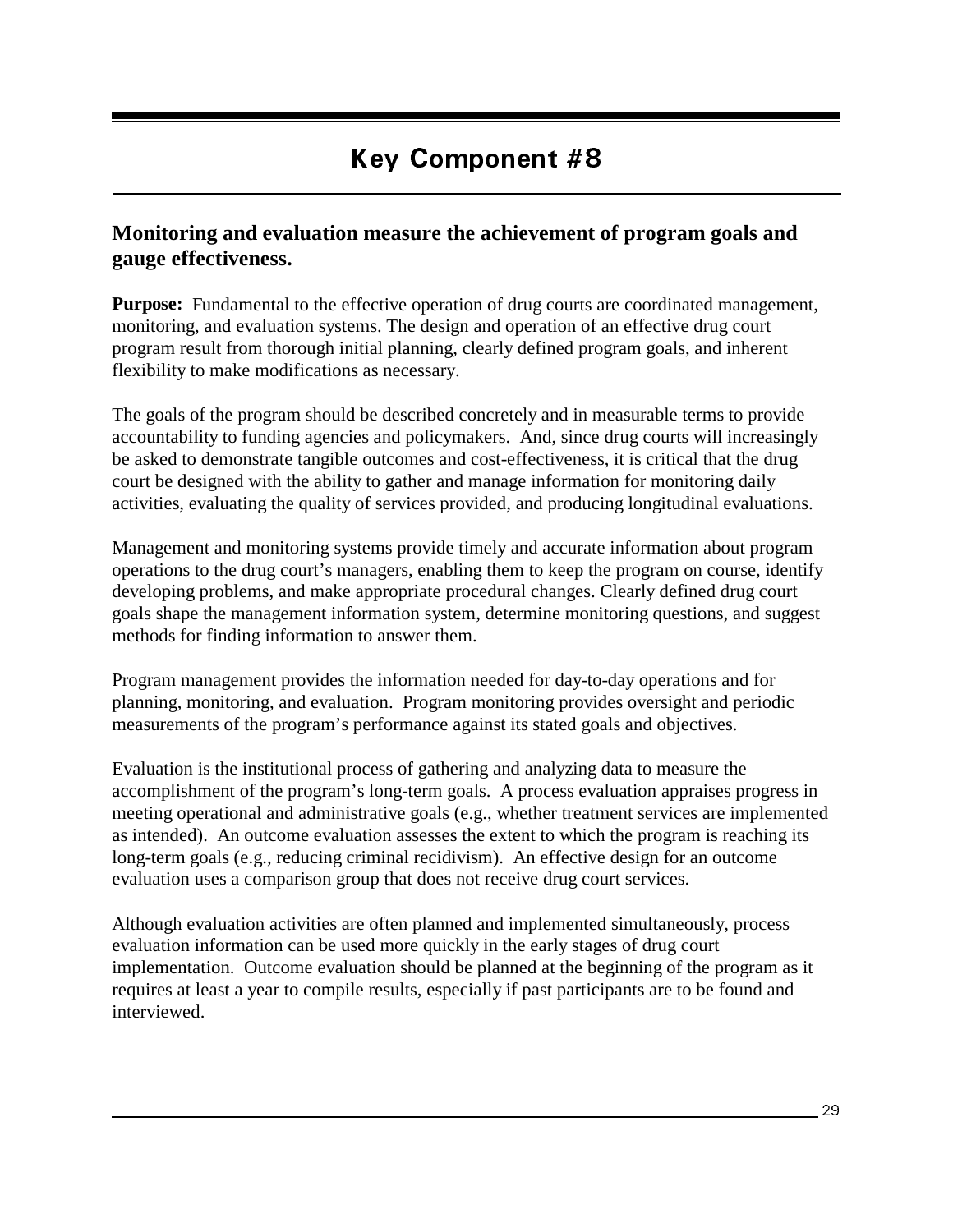Evaluation strategies should reflect the significant coordination and the considerable time required to obtain measurable results. Evaluation studies are useful to everyone, including funding agencies and policymakers who may not be involved in the daily operations of the program. Information and conclusions developed from periodic monitoring reports, process evaluation activities, and longitudinal evaluation studies may be used to modify program procedures, change therapeutic interventions, and make decisions about continuing or expanding the program.

Information for management, monitoring, and evaluation purposes may already exist within the court system and/or in the community treatment or supervision agencies (e.g., criminal justice data bases, psychosocial histories, and formal AOD assessments). Multiple sources of information enhance the credibility and persuasiveness of conclusions drawn from evaluations.

- 1. Management, monitoring, and evaluation processes begin with initial planning. As part of the comprehensive planning process, drug court leaders and senior managers should establish specific and measurable goals that define the parameters of data collection and information management. An evaluator can be an important member of the planning team.
- 2. Data needed for program monitoring and management can be obtained from records maintained for day-to-day program operations, such as the numbers and general demographics of individuals screened for eligibility; the extent and nature of AOD problems among those assessed for possible participation in the program; and attendance records, progress reports, drug test results, and incidence of criminality among those accepted into the program.
- 3. Monitoring and management data are assembled in useful formats for regular review by program leaders and managers.
- 4. Ideally, much of the information needed for monitoring and evaluation is gathered through an automated system that can provide timely and useful reports. If an automated system is not available, manual data collection and report preparation can be streamlined. Additional monitoring information may be acquired by observation and through program staff and participant interviews.
- 5. Automated and manual information systems must adhere to written guidelines that protect against unauthorized disclosure of sensitive personal information about individuals.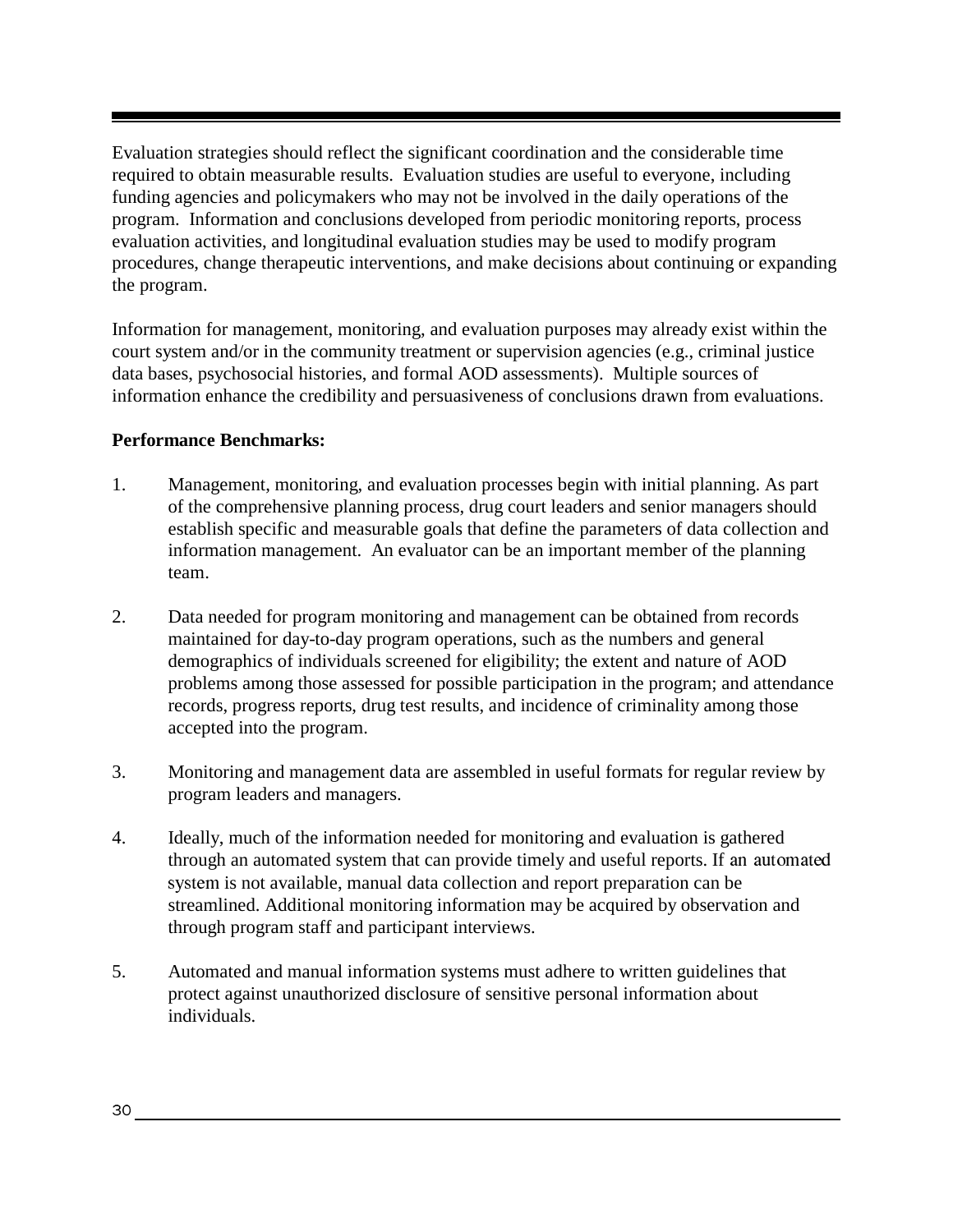- 6. Monitoring reports need to be reviewed at frequent intervals by program leaders and senior managers. They can be used to analyze program operations, gauge effectiveness, modify procedures when necessary, and refine goals.
- 7. Process evaluation activities should be undertaken throughout the course of the drug court program. This activity is particularly important in the early stages of program implementation.
- 8. If feasible, a qualified independent evaluator should be selected and given responsibility for developing and conducting an evaluation design and for preparing interim and final reports. If an independent evaluation is unavailable the drug court program designs and implements its own evaluation, based on guidance available through the field.
	- $\blacksquare$  Judges, prosecutors, the defense bar, treatment staff, and others design the evaluation collaboratively with the evaluator.
	- $\blacksquare$  Ideally, an independent evaluator will help the information systems expert design and implement the management information system.
	- $\blacksquare$  The drug court program ensures that the evaluator has access to relevant justice system and treatment information.
	- $\blacksquare$  The evaluator maintains continuing contact with the drug court and provides information on a regular basis. Preliminary reports may be reviewed by drug court program personnel and used as the basis for revising goals, policies, and procedures as appropriate.
- 9. Useful data elements to assist in management and monitoring may include, but are not limited to,
	- $\blacksquare$  The number of defendants screened for program eligibility and the outcome of those initial screenings;
	- $\blacksquare$ The number of persons admitted to the drug court program;
	- $\blacksquare$  Characteristics of program participants, such as age, sex, race/ethnicity, family status, employment status, and educational level, current charges; criminal justice history; AOD treatment or mental health treatment history; medical needs (including detoxification); and nature and severity of AOD problems;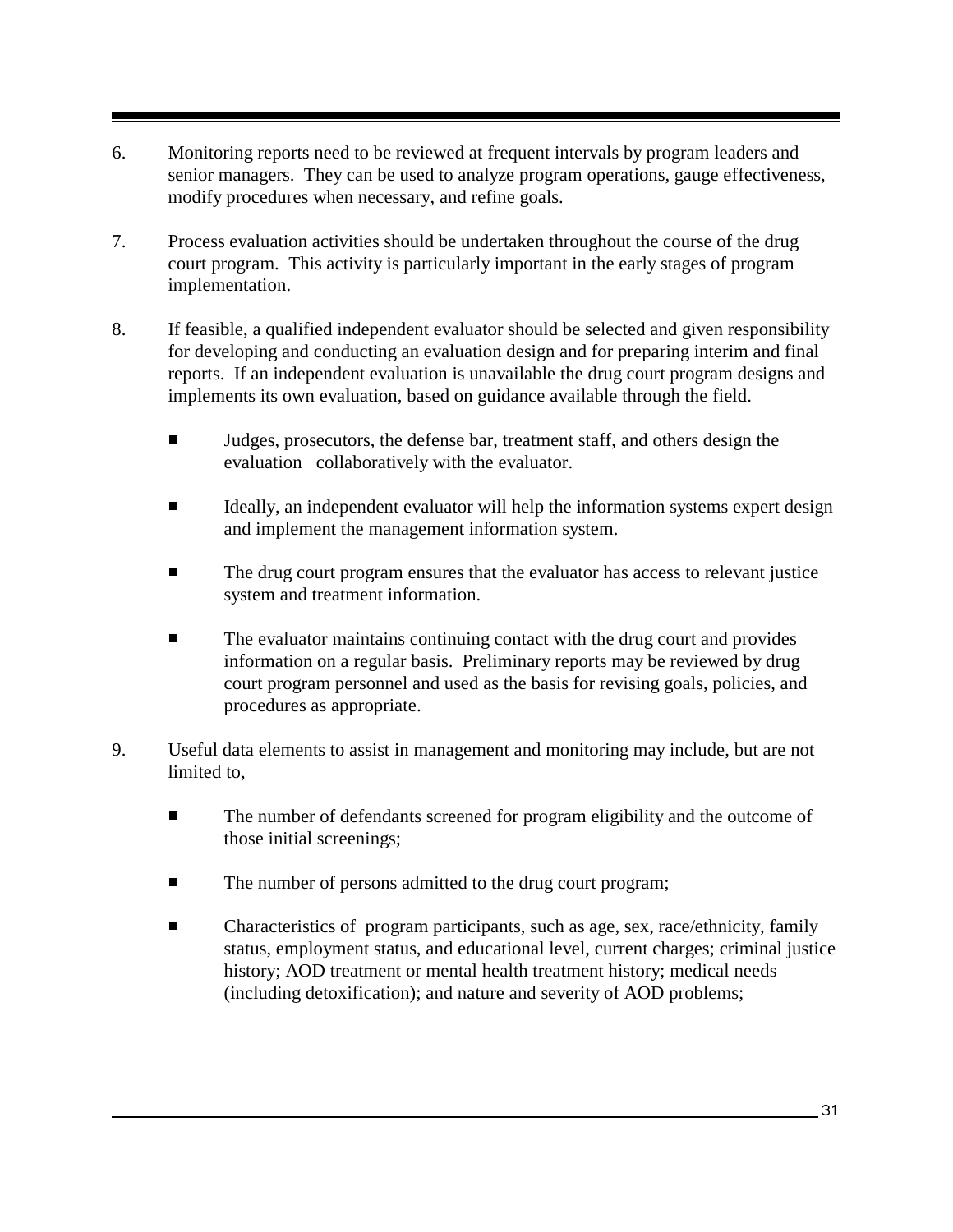- $\blacksquare$  Number and characteristics of participants (e.g., duration of treatment involvement, reason for discharge from the program);
- $\blacksquare$ Number of active cases;
- $\blacksquare$ Patterns of drug use as measured by drug test results;
- $\blacksquare$ Aggregate attendance data and general treatment progress measurements;
- $\blacksquare$  Number and characteristics of persons who graduate or complete treatment successfully;
- $\blacksquare$  Number and characteristics of persons who do not graduate or complete the program;
- $\blacksquare$  Number of participants who fail to appear at drug court hearings and number of bench warrants issued for participants;
- $\blacksquare$ Re-arrests during involvement in the drug court program and type of arrest(s); and
- $\blacksquare$  Number, length, and reasons for incarcerations during and subsequent to involvement in the drug court program.
- 10. When making comparisons for evaluation purposes, drug courts should consider the following groups:
	- $\blacksquare$ Program graduates;
	- $\blacksquare$ Program terminations;
	- $\blacksquare$ Individuals who were referred to, but did not appear for, treatment; and
	- $\blacksquare$ Individuals who were not referred for drug court services.
- 11. At least six months after exiting a drug court program, comparison groups (listed above) should be examined to determine long-term effects of the program. Data elements for follow-up evaluation may include
	- $\blacksquare$ Criminal behavior/activity;
	- $\blacksquare$ Days spent in custody on all offenses from date of acceptance into the program;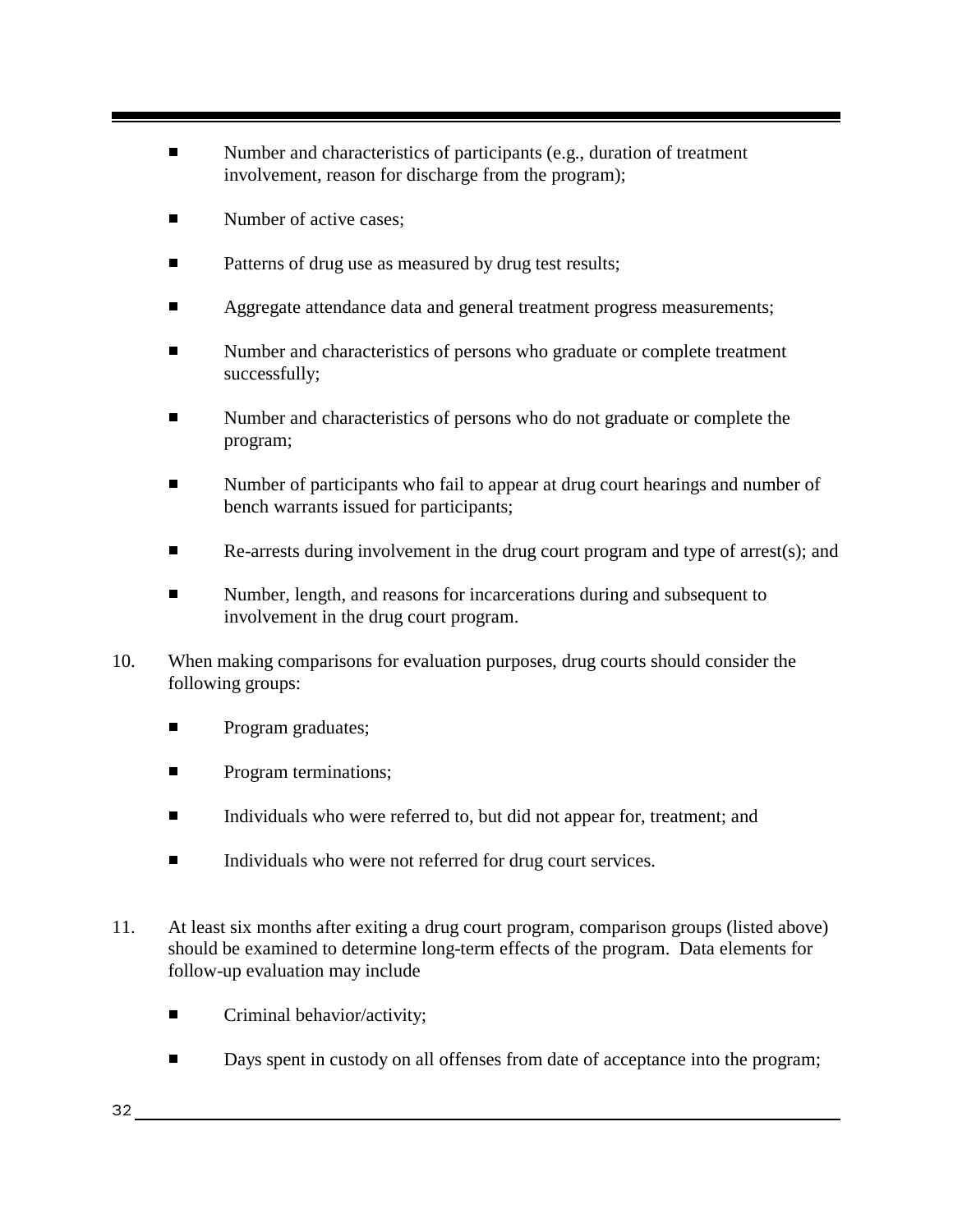- $\blacksquare$ AOD use since leaving the program;
- $\blacksquare$ Changes in job skills and employment status;
- $\blacksquare$ Changes in literacy and other educational attainments;
- $\blacksquare$ Changes in physical and mental health;
- $\blacksquare$ Changes in status of family relationships;
- $\blacksquare$ Attitudes and perceptions of participation in the program; and
- $\blacksquare$ Use of health care and other social services.
- 12. Drug court evaluations should consider the use of cost-benefit analysis to examine the economic impact of program services. Important elements of cost-benefit analysis include
	- $\blacksquare$ Reductions in court costs, including judicial, counsel, and investigative resources;
	- $\blacksquare$ Reductions in costs related to law enforcement and corrections;
	- $\blacksquare$ Reductions in health care utilization; and
	- $\blacksquare$ Increased economic productivity.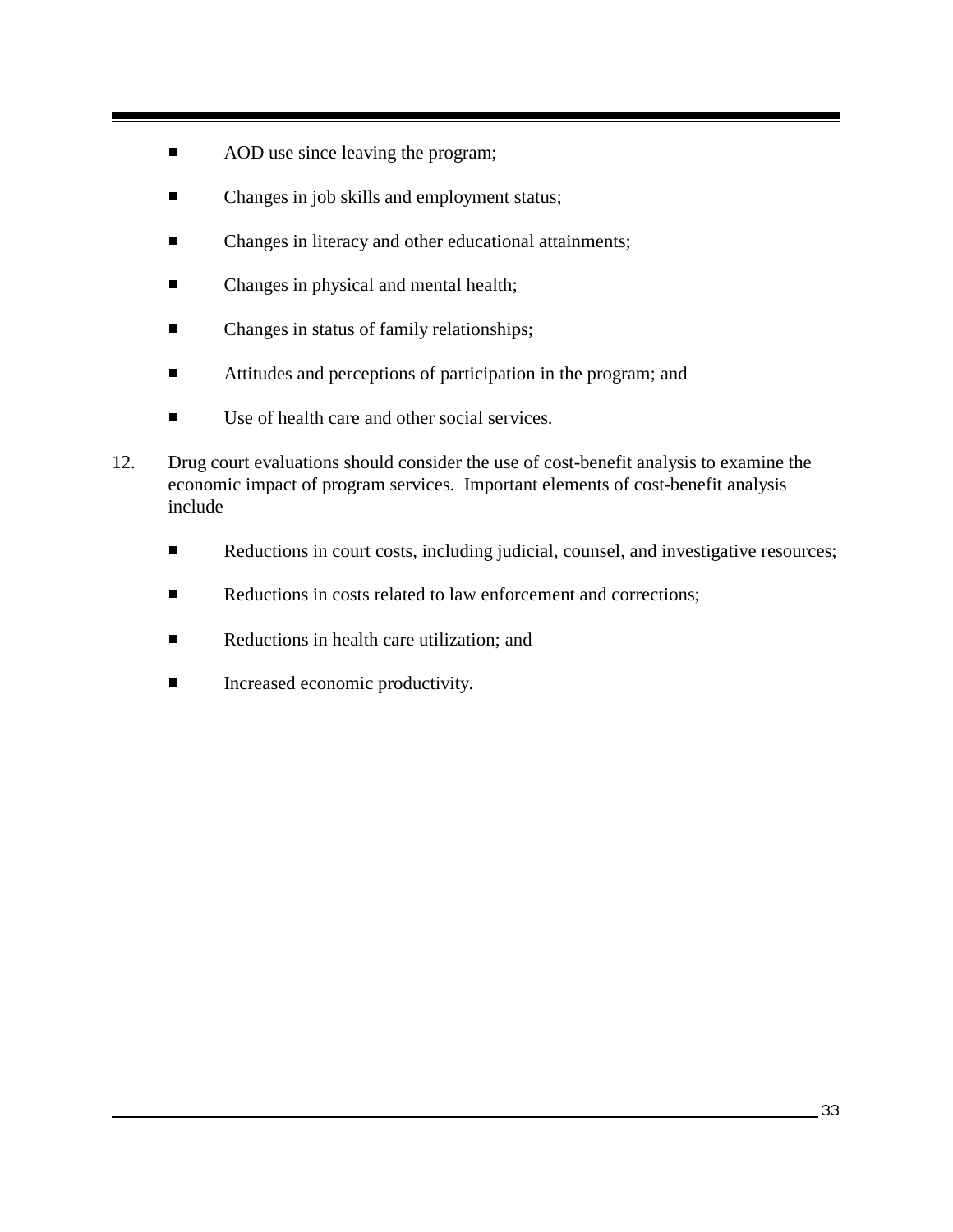### **Continuing interdisciplinary education promotes effective drug court planning, implementation, and operations.**

**Purpose:** Periodic education and training ensures that the drug court's goals and objectives, as well as policies and procedures, are understood not only by the drug court leaders and senior managers, but also by those indirectly involved in the program. Education and training programs also help maintain a high level of professionalism, provide a forum for solidifying relationships among criminal justice and AOD treatment personnel, and promote a spirit of commitment and collaboration.

All drug court staff should be involved in education and training, even before the first case is heard. Interdisciplinary education exposes criminal justice officials to treatment issues, and treatment staff to criminal justice issues. It also develops shared understandings of the values, goals, and operating procedures of both the treatment and the justice system components. Judges and court personnel typically need to learn about the nature of AOD problems and the theories and practices supporting specific treatment approaches. Treatment providers typically need to become familiar with criminal justice accountability issues and court operations. All need to understand and comply with drug testing standards and procedures.

For justice system or other officials not directly involved in the program's operations, education provides an overview of the mission, goals, and operating procedures of the drug court.

A simple and effective method of educating new drug court staff is to visit an existing court to observe its operations and ask questions. On-site experience with an operating drug court provides an opportunity for new drug court staff to talk to their peers directly and to see how their particular role functions.

- 1. Key personnel have attained a specific level of basic education, as defined in staff training requirements and in the written operating procedures. The operating procedures should also define requirements for the continuing education of each drug court staff member.
- 2. Attendance at education and training sessions by all drug court personnel is essential. Regional and national drug court training provide critical information on innovative developments across the Nation. Sessions are most productive when drug court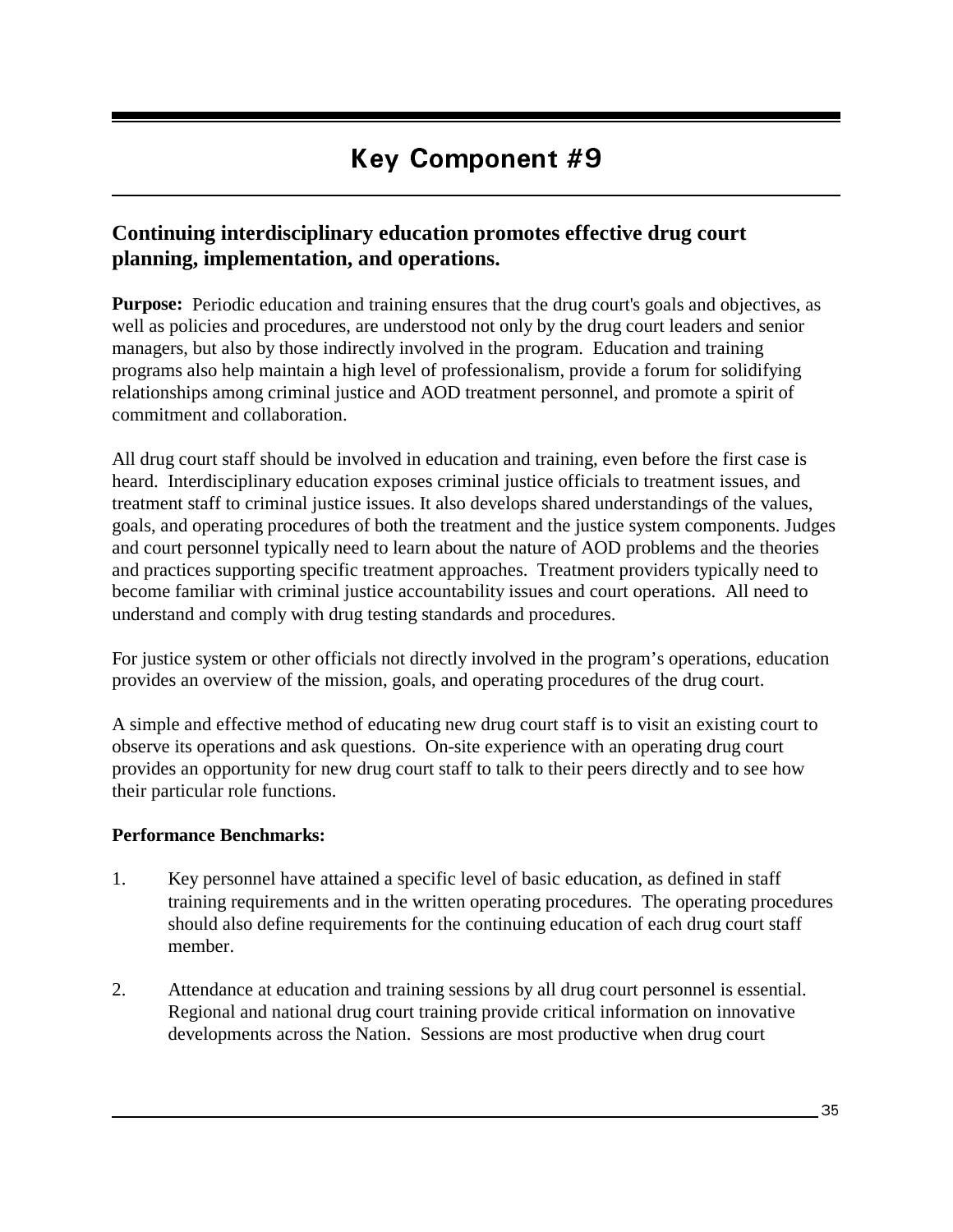personnel attend as a group. Credits for continuing professional education should be offered, when feasible.

- 3. Continuing education institutionalizes the drug court and moves it beyond its initial identification with the key staff who may have founded the program and nurtured its development.
- 4. An education syllabus and curriculum are developed, describing the drug court's goals, policies, and procedures. Topics might include
	- $\blacksquare$ Goals and philosophy of drug courts;
	- $\blacksquare$ The nature of AOD abuse, its treatment and terminology;
	- $\blacksquare$ The dynamics of abstinence and techniques for preventing relapse;
	- $\blacksquare$ Responses to relapse and to noncompliance with other program requirements;
	- $\blacksquare$  Basic legal requirements of the drug court program and an overview of the local criminal justice system's policies, procedures, and terminology;
	- $\blacksquare$ Drug testing standards and procedures;
	- $\blacksquare$  Sensitivity to racial, cultural, ethnic, gender, and sexual orientation as they affect the operation of the drug court;
	- $\blacksquare$  Interrelationships of co-occurring conditions such as AOD abuse and mental illness (also known as "dual diagnosis"); and
	- $\blacksquare$ Federal, State, and local confidentiality requirements.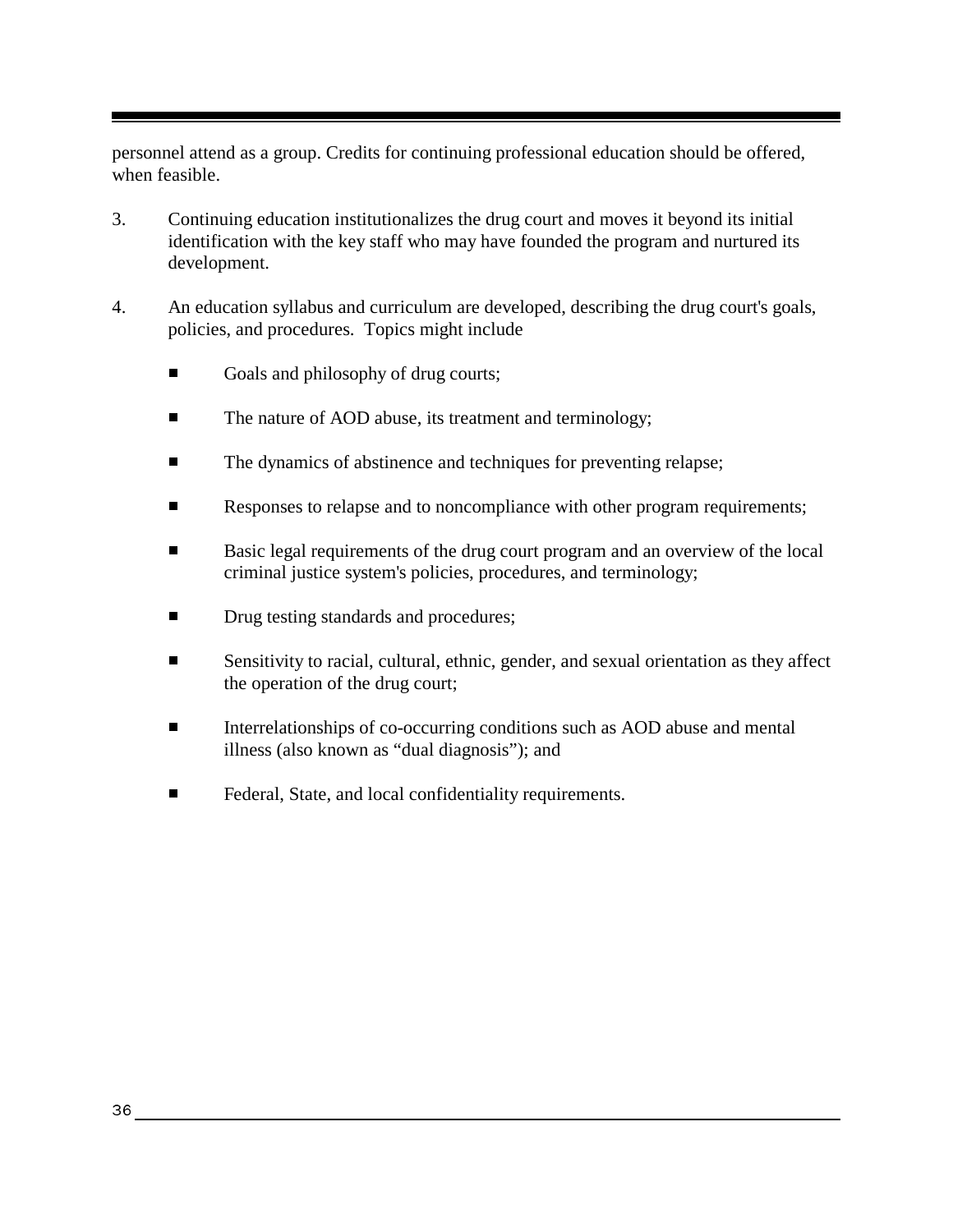### **Forging partnerships among drug courts, public agencies, and communitybased organizations generates local support and enhances drug court program effectiveness**.

**Purpose:** Because of its unique position in the criminal justice system, a drug court is especially well suited to develop coalitions among private community-based organizations, public criminal justice agencies, and AOD treatment delivery systems. Forming such coalitions expands the continuum of services available to drug court participants and informs the community about drug court concepts.

The drug court is a partnership among organizations—public, private, and community-based dedicated to a coordinated and cooperative approach to the AOD offender. The drug court fosters systemwide involvement through its commitment to share responsibility and participation of program partners. As a part of—and as a leader in—the formation and operation of community partnerships, drug courts can help restore public faith in the criminal justice system.

- 1. Representatives from the court, community organizations, law enforcement, corrections, prosecution, defense counsel, supervisory agencies, treatment and rehabilitation providers, educators, health and social service agencies, and the faith community meet regularly to provide guidance and direction to the drug court program.
- 2. The drug court plays a pivotal role in forming linkages between community groups and the criminal justice system. The linkages are a conduit of information to the public about the drug court, and conversely, from the community to the court about available community services and local problems.
- 3. Partnerships between drug courts and law enforcement and/or community policing programs can build effective links between the court and offenders in the community.
- 4. Participation of public and private agencies, as well as community-based organizations, is formalized through a steering committee. The steering committee aids in the acquisition and distribution of resources. An especially effective way for the steering committee to operate is through the formation of a nonprofit corporation structure that includes all the principle drug court partners, provides policy guidance, and acts as a conduit for fundraising and resource acquisition.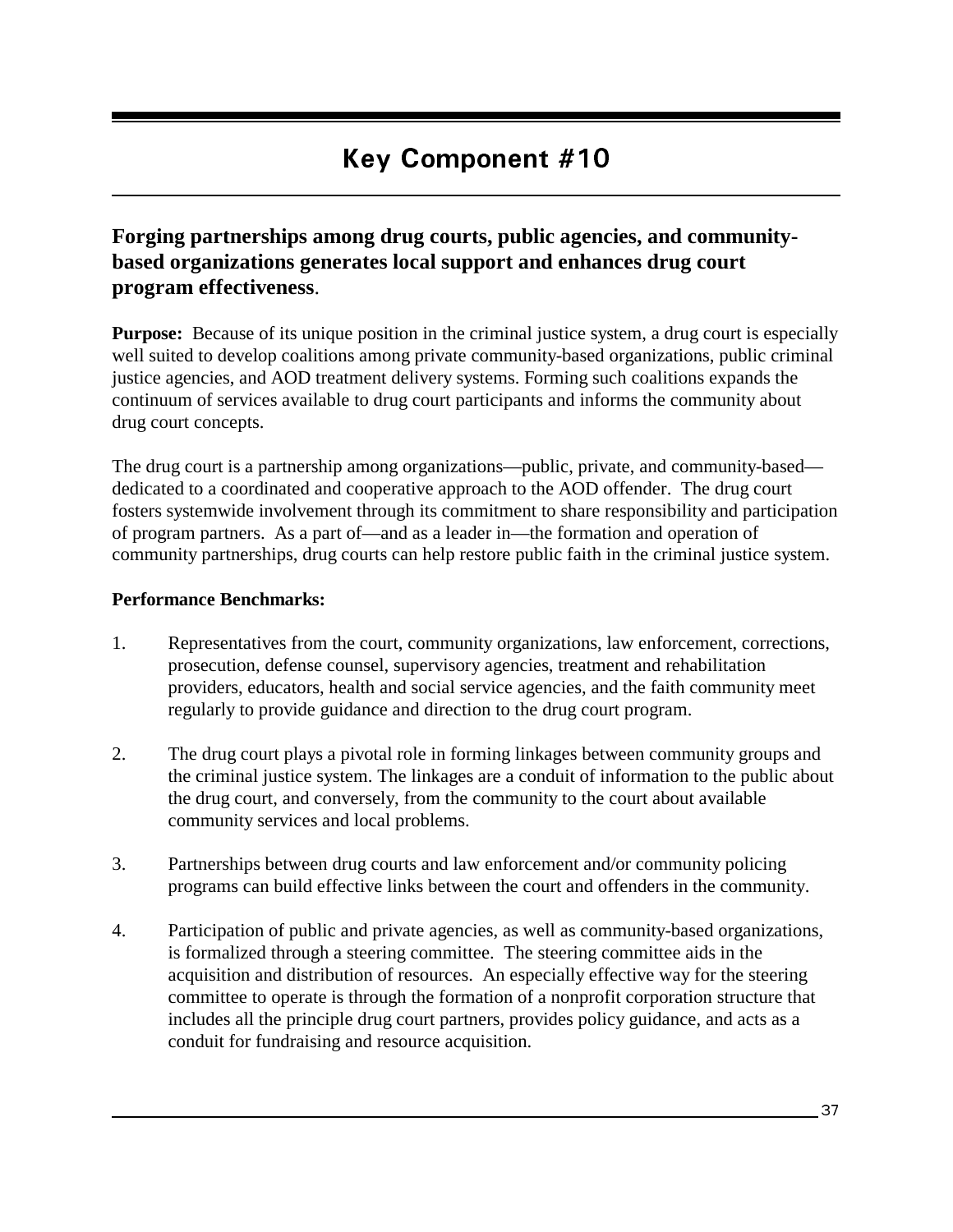- 5. Drug court programs and services are sensitive to and demonstrate awareness of the populations they serve and the communities in which they operate. Drug courts provide opportunities for community involvement through forums, informational meetings, and other community outreach efforts.
- 6. The drug court hires a professional staff that reflects the population served, and the drug court provides ongoing cultural competence training.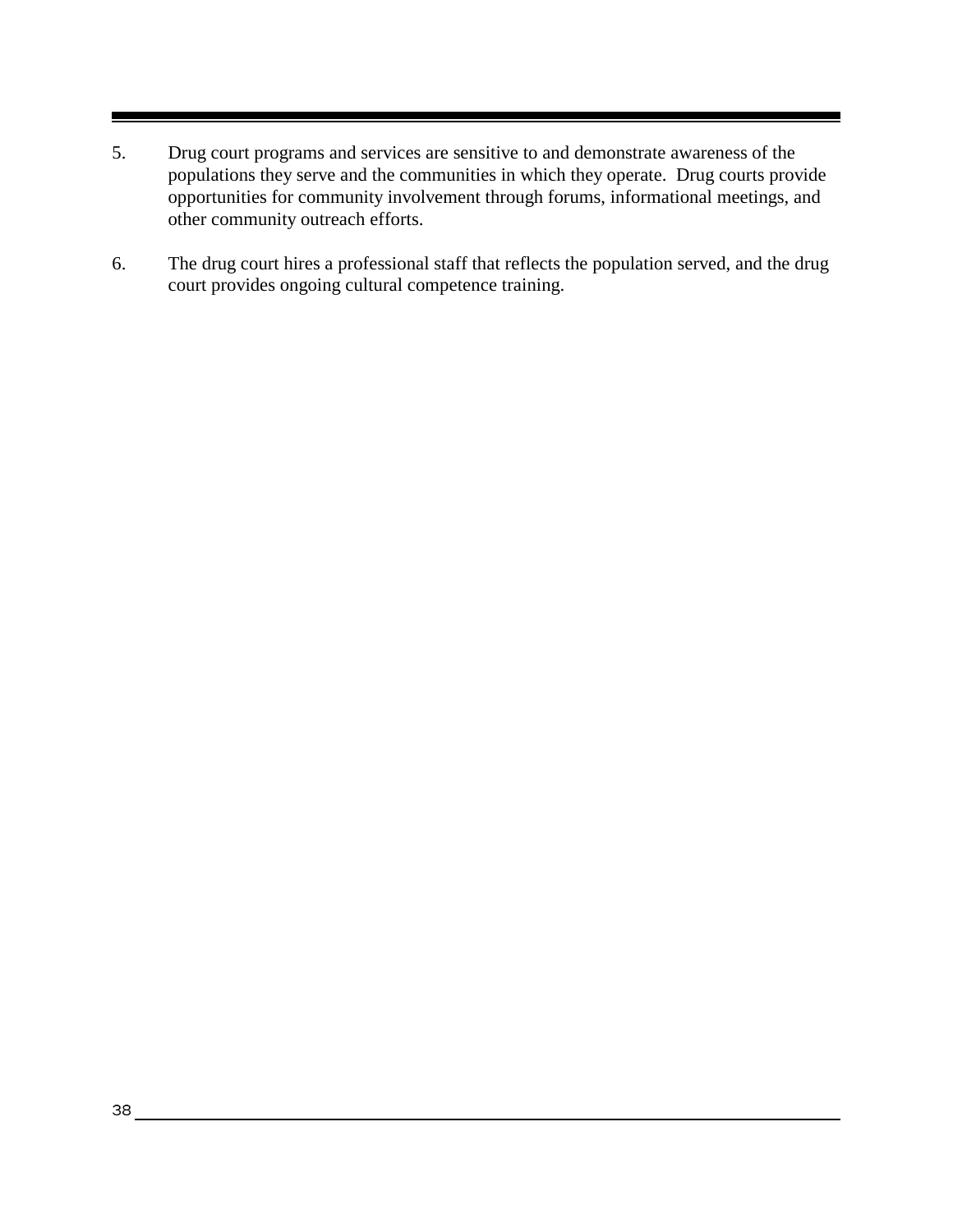| <b>Appendix 1: Drug Court Standards Committee</b>                                                                                                                                     |                                                                                                                                                                                   |  |
|---------------------------------------------------------------------------------------------------------------------------------------------------------------------------------------|-----------------------------------------------------------------------------------------------------------------------------------------------------------------------------------|--|
| Bill Meyer, Chairman<br>Judge, Denver Drug Court<br>Denver, CO                                                                                                                        | Carlos J. Martinez<br><b>Assistant Public Defender</b><br>Law Offices of Bennett H. Brummer<br>Miami, FL                                                                          |  |
| Ed Brekke<br>Administrator<br>Civil & Criminal Operations<br>Los Angeles Superior Court<br>Los Angeles, CA                                                                            | <b>Roger Peters</b><br><b>Associate Professor</b><br>University of South Florida<br>Florida Mental Health Institute<br>Department of Mental Health<br>Law and Policy<br>Tampa, FL |  |
| Frank Tapia<br><b>Probation Officer</b><br>Oakland, CA                                                                                                                                | Molly Merrigan<br><b>Assistant Prosecutor</b><br><b>Jackson County Drug Court</b><br>Kansas City, MO                                                                              |  |
| Jay Carver<br>Director, District of Columbia<br>Pretrial Services Agency<br>Washington, DC                                                                                            | John Marr<br><b>CEO</b><br><b>Choices Unlimited</b><br>Las Vegas, NV                                                                                                              |  |
| Caroline Cooper<br>Director<br><b>OJP</b> Drug Court Clearinghouse<br>and Technical Assistance Project<br>American University<br>Washington, DC                                       | Ana Oliveira<br>Director<br>Samaritan Village<br>Briarwood, NY                                                                                                                    |  |
| <b>Barry Mahoney</b><br>President<br>The Justice Management Institute<br>Denver, CO                                                                                                   | Jane Kennedy<br><b>Executive Director</b><br>TASC of King County<br>Seattle, WA                                                                                                   |  |
| <b>U.S. Department of Justice</b><br><b>Office of Justice Programs Representatives</b><br>Marilyn McCoy Roberts<br>Director, Drug Courts Program Office<br>Office of Justice Programs | Susan Tashiro<br>Program Manager<br>Office of Justice Programs                                                                                                                    |  |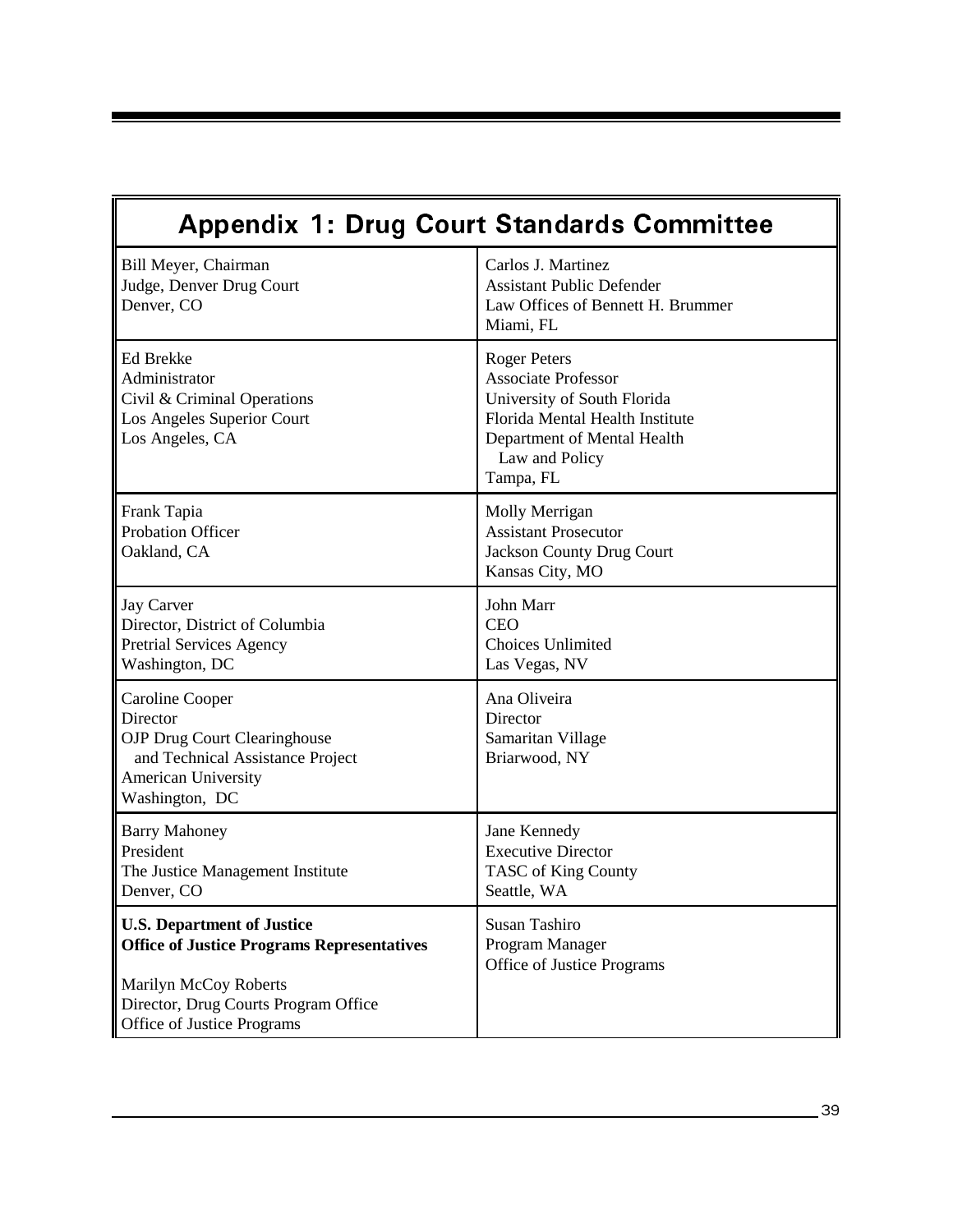| <b>National Association of Drug Court</b>   | <b>Writer and Coordinator</b> |
|---------------------------------------------|-------------------------------|
| <b>Professionals</b>                        | <b>Jody Forman</b>            |
| Judge Jeffrey S. Tauber                     | The Dogwood Institute         |
| President                                   | Charlottesville, VA           |
| <b>Marc</b> Pearce<br><b>Chief of Staff</b> |                               |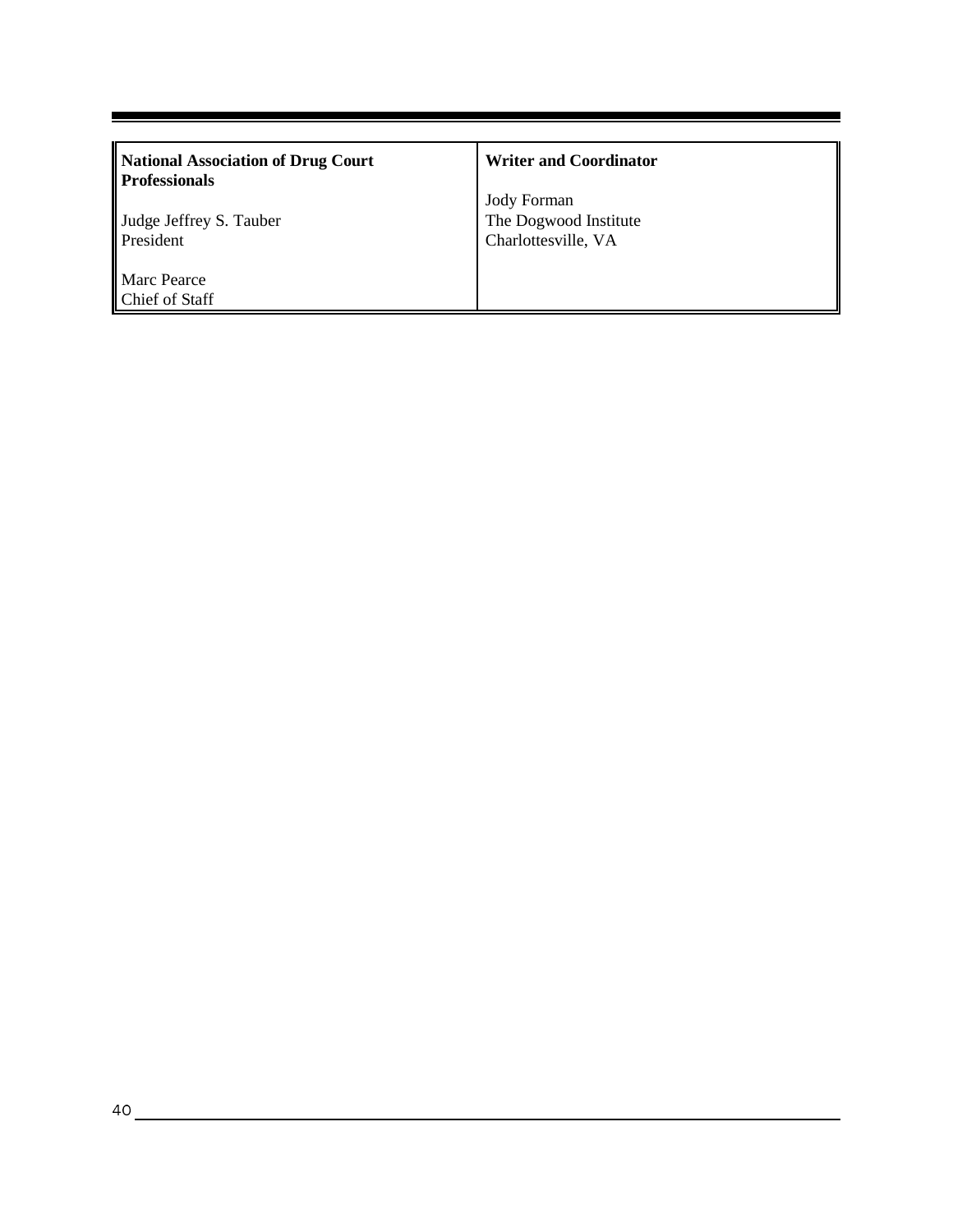# Appendix 2: Resource List

## **Providing Information and Guidance on Drug Courts:**

#### **The White House**

Office of National Drug Control Policy (ONDCP) Executive Office of the President The White House Washington, DC 20500 Tel: 202/395-6700

#### **U.S. Department of Justice**

Bureau of Justice Assistance Office of Justice Programs U.S. Department of Justice 633 Indiana Avenue NW Washington, DC 20531 Tel: 202/307-6185 Fax: 202/305-1367

Drug Courts Program Office Office of Justice Programs U.S. Department of Justice 633 Indiana Avenue NW Washington, DC 20531 Tel: 202/616-5001 Fax: 202/307-2019

National Criminal Justice Reference Service P. O. Box 6000 Rockville, MD 20849-6000 Tel: 800/688-4252 or 301/251-5500

#### **Federal Organizations and Agencies Federal Agencies and Organizations Providing Information on AOD Treatment:**

#### **U.S. Department of Health and Human Services**

Alcoholism and Substance Abuse Branch Indian Health Service 5600 Fishers Lane, Room 5A-20 Rockville, MD 20857 Tel: 301/443-7623

Center for Substance Abuse Treatment Substance Abuse and Mental Health Services Administration, Public Health Service 5515 Security Lane Rockville, MD 20852 Tel: 301/443-5700

National Clearinghouse for Alcohol and Drug Information 11426 Rockville Pike, Suite 200 Rockville, MD 20852 Tel: 800-729-6686

National Institute on Alcohol and Alcoholism Substance Abuse and Mental Health Services Administration, Public Health Service Willco Bldg., Suite 400-MSC7003 6000 Executive Blvd. Bethesda, MD 20892 Tel: 301/443-3851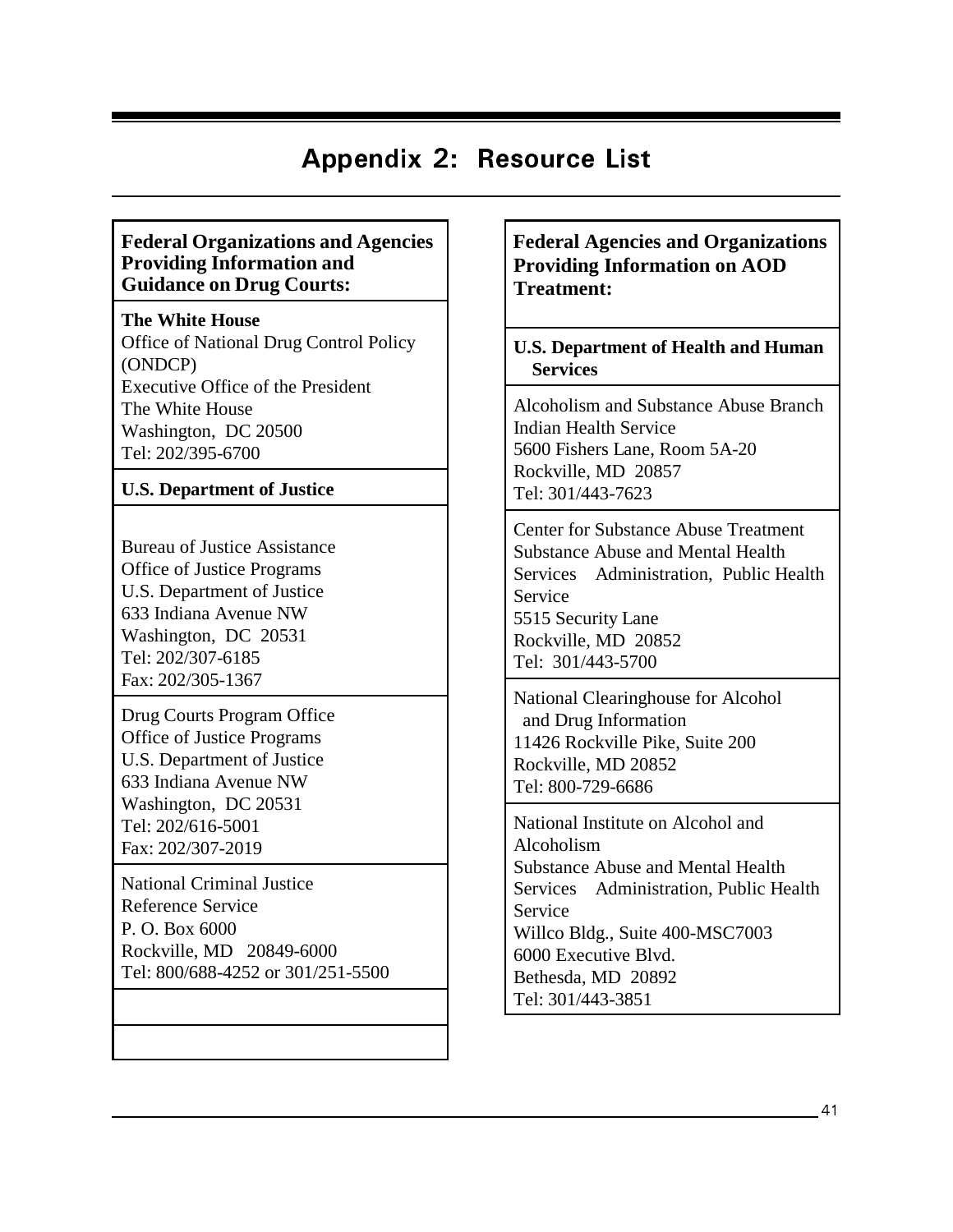National Institute on Drug Abuse Substance Abuse and Mental Health Services Administration, Public Health Service 5600 Fishers Lane, Room 18-49 Rockville, MD 20857 Tel: 301/443-0107

**Organizations Providing Information on Drug Courts:**

Drug Court Clearinghouse and Technical Assistance Project American University Justice Programs Office Brandywine, Suite 660 4400 Massachusetts Avenue, NW Washington, DC 20016-8159 Tel: 202/885-2875 Fax: 202/885-2885

Justice Management Institute 1900 Grant St., Suite 815 Denver, CO 80203 Tel: 303/831-7564 Fax: 303/831-4564

National Association of Drug Court Professionals 901 North Pitt St, Suite 300 Alexandria, VA 22314 Tel: 800/542-2322 or 703/706-0576 Fax: 703/706-0565

State Justice Institute 1650 King St., Suite 600 Alexandria, VA 22314 Tel: 703/684-6100 Fax: 703/684-7618 **Private Organizations Providing Information on AOD Treatment:**

American Society of Addiction Medicine, Inc. Upper Arcade, Suite 101 4601 North Park Avenue Chevy Chase, MD 20815 Tel: 301/656-3920

Guidepoints: Acupuncture in Recovery (Information on innovative treatment of addictive and mental disorders) 7402 NE 58th St. Vancouver, WA 98662 Tel: 360/254-0186

National Acupuncture

42